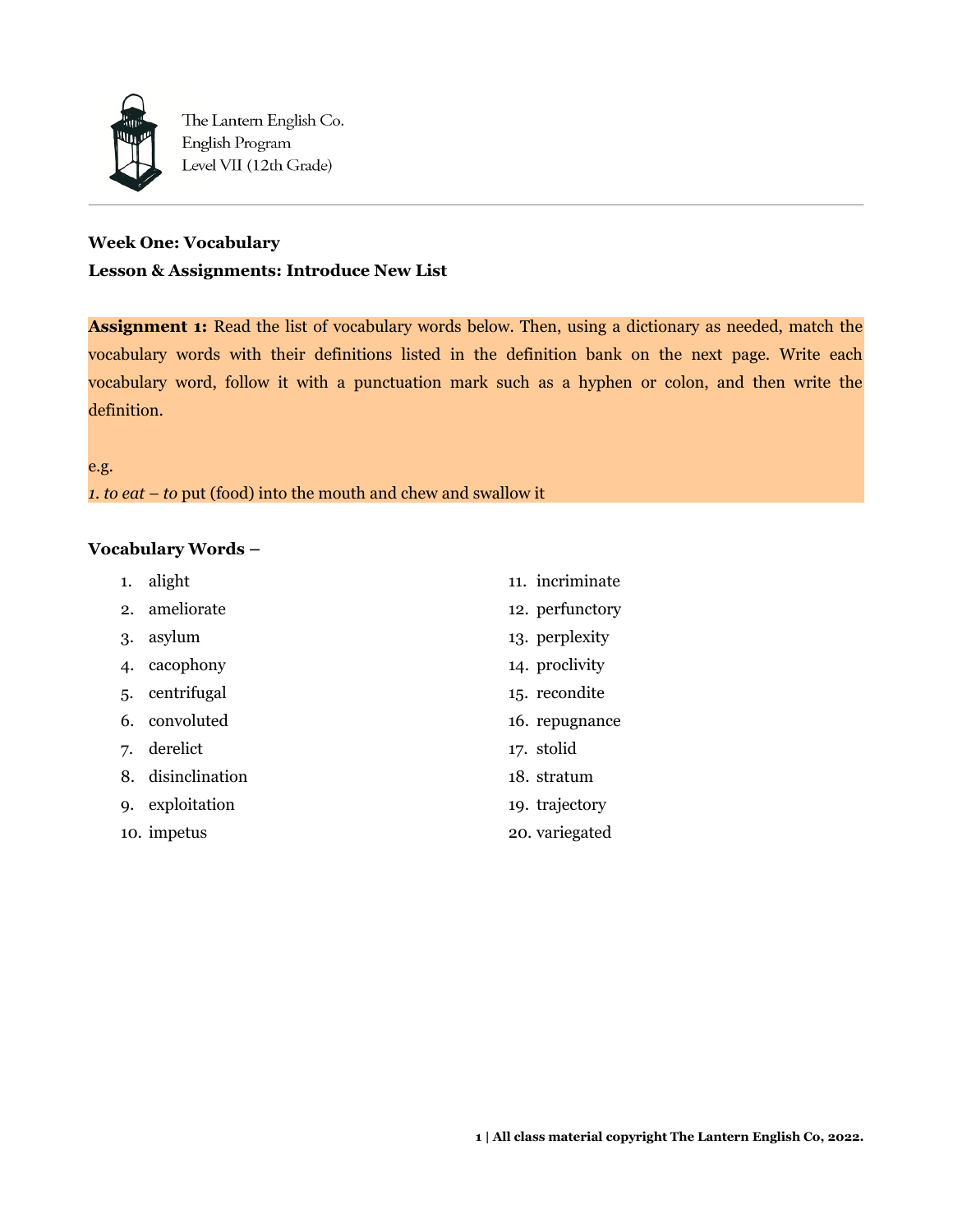| <b>Definition Bank</b>                                |                                                        |  |  |
|-------------------------------------------------------|--------------------------------------------------------|--|--|
| reluctance or lack of enthusiasm                      | a harsh discordant mixture of sounds                   |  |  |
| inability to deal with or understand something        | calm, dependable, and showing little emotion or        |  |  |
| complicated or unaccountable                          | animation                                              |  |  |
| the path followed by a projectile flying or an object | the force or energy with which a body moves; the       |  |  |
| moving under the action of given forces               | force that makes something happen or happen more       |  |  |
|                                                       | quickly                                                |  |  |
| to make something bad or unsatisfactory better        | moving or tending to move away from a center           |  |  |
| in a very poor condition as a result of disuse and    | to make someone appear guilty of a crime or            |  |  |
| neglect                                               | wrongdoing; to strongly imply the guilt of someone     |  |  |
| the action or fact of treating someone unfairly in    | to descend from a train, bus, or other form of         |  |  |
| order to benefit from their work                      | transport; to descend from the air and settle          |  |  |
| extremely complex and difficult to follow             | carried out with a minimum of effort or reflection     |  |  |
| a tendency to choose or do something regularly; an    | protection granted by a nation to a political refugee; |  |  |
| inclination or predisposition toward a particular     | OR an institution offering shelter and support to      |  |  |
| thing                                                 | mentally ill persons                                   |  |  |
| little known; obscure                                 | intense disgust                                        |  |  |
| a layer or a series of layers of rock in the ground   | exhibiting different colors, especially as irregular   |  |  |
|                                                       | patches or streaks; marked by variety                  |  |  |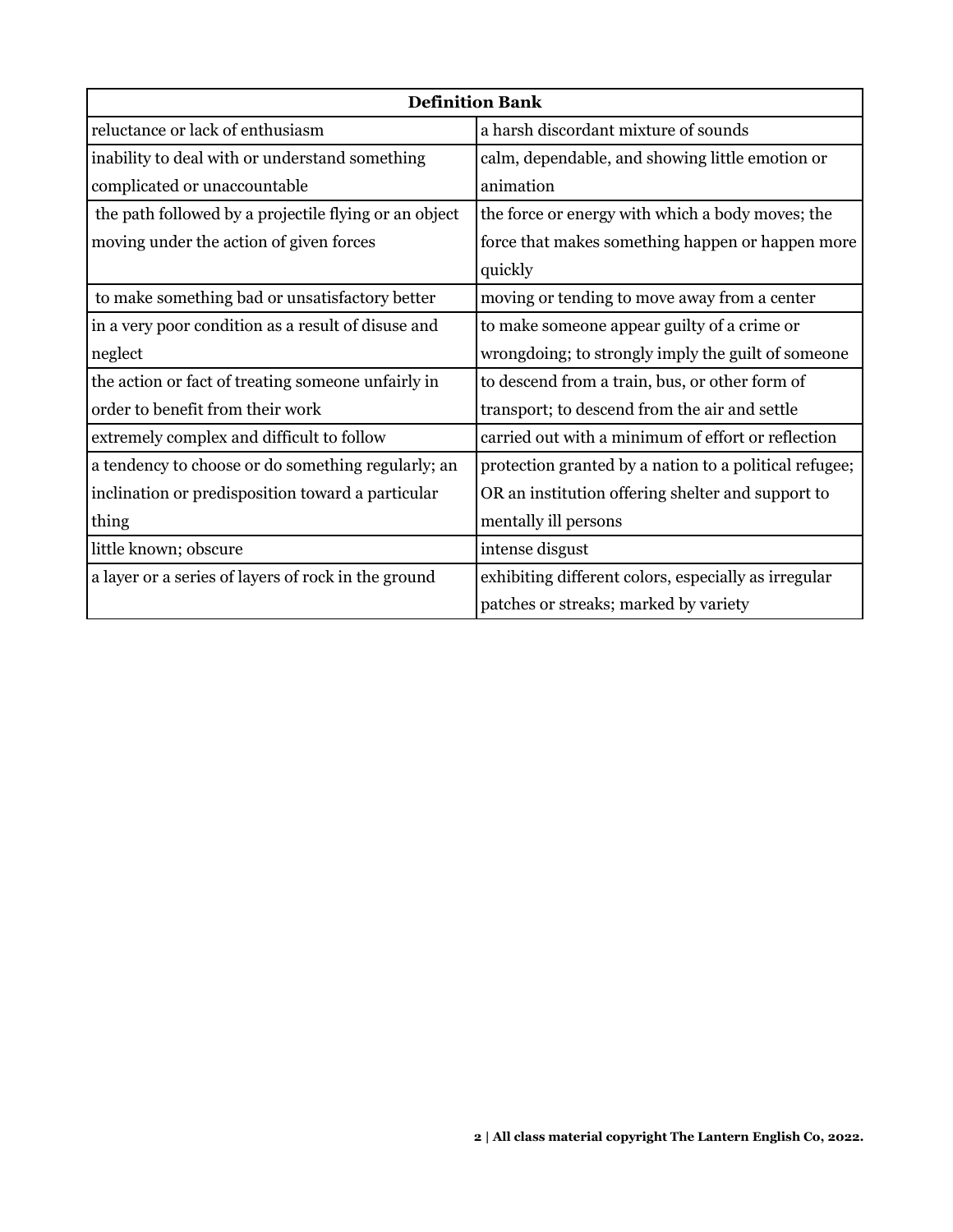

The Lantern English Co. English Program Level VII (12th Grade)

**Week One: Grammar Lesson & Assignments: Nouns & Pronouns**

**THE NOUN –** 

### A *noun names a person, place, thing, or idea.*

We can separate nouns into two main groups: **concrete nouns** and **abstract nouns**.

*Concrete nouns are nouns that we can touch with our hands, see with our eyes, smell with our nose, hear with our ears, or taste with our tongue.* In other words, we use one or more of our five senses to experience the concrete noun. Concrete nouns name people, places, and things.

## *The other type of noun is an abstract noun. This is a noun that we cannot see, hear, feel, touch, or taste.*

*Happiness* is an example of this. We cannot see, hear, smell, touch, or taste happiness. It is an idea or a concept. You cannot say what color happiness is or what it tastes like. If you tried to touch happiness, you would have a very hard time doing so because there is nothing to touch. Does happiness have a smell? No. *Happiness* is an abstract noun. *Freedom* and *liberty* are two other examples of abstract nouns. Abstract nouns do not have color, sound, taste, etc. Abstract nouns name ideas.

We can also categorize nouns in another way: **common nouns and proper nouns.**

#### **COMMON NOUNS –**

| Person    |           | Place     |           | Thing     |          | Idea      |           |
|-----------|-----------|-----------|-----------|-----------|----------|-----------|-----------|
| ٠         | mother    | $\bullet$ | home      | ٠         | cup      | $\bullet$ | love      |
| ٠         | brother   | $\bullet$ | store     | $\bullet$ | bananas  | $\bullet$ | hope      |
| $\bullet$ | clerk     | $\bullet$ | street    | ٠         | table    | $\bullet$ | happiness |
| $\bullet$ | policeman | $\bullet$ | bedroom   | $\bullet$ | book     | $\bullet$ | fear      |
| ٠         | athlete   | $\bullet$ | warehouse | ٠         | computer | $\bullet$ | anger     |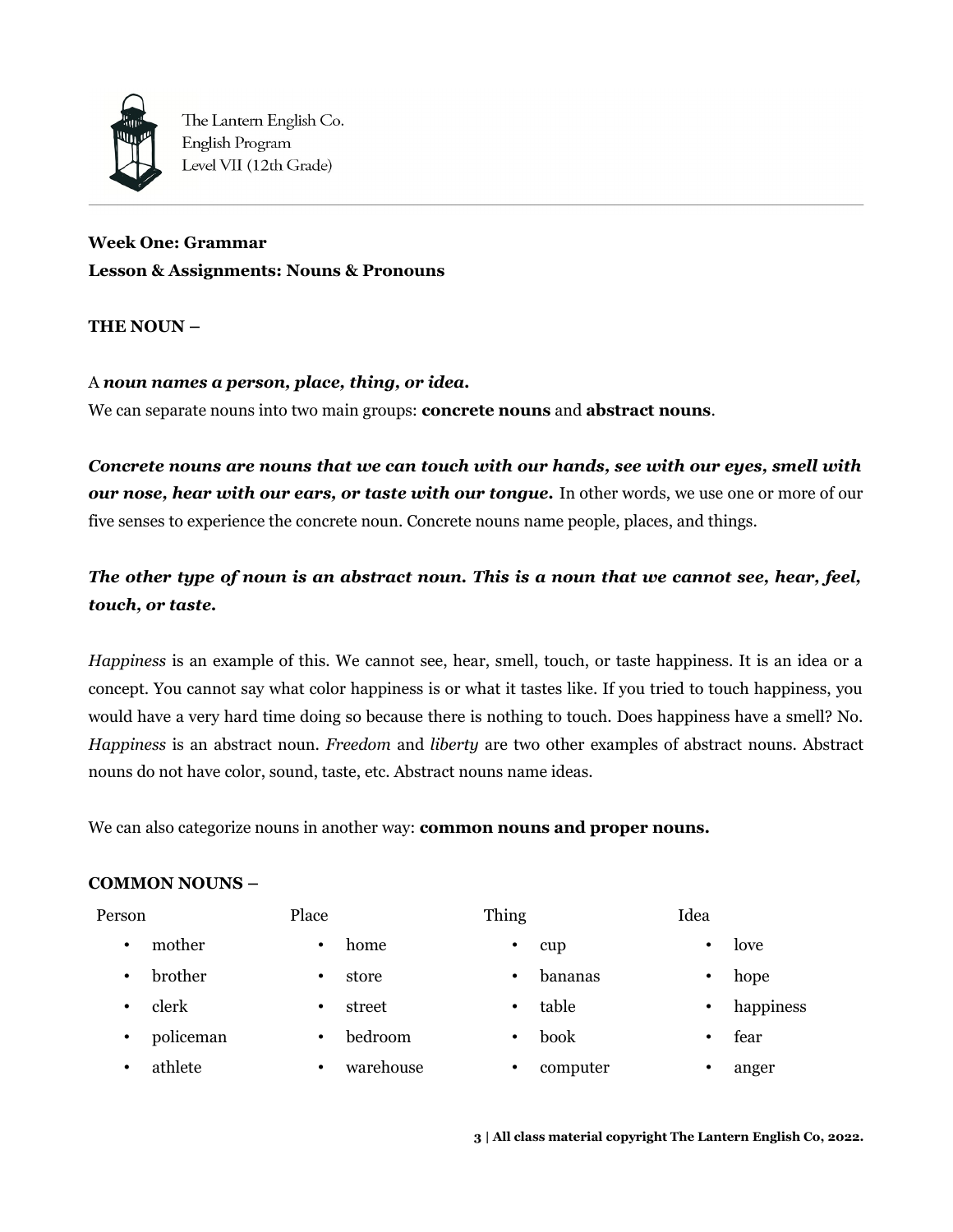**Notice that the nouns in the table above do not start with a capital letter. That is because they are not naming a specific person, place, thing, or idea.** *We call these types of nouns common nouns or improper nouns.* **We use common nouns when we are not referring to someone, someplace, or something by a specific name.**

**Assignment 1A:** Study this poem, "Stopping by Woods on a Snowy Evening" by Robert Frost. Underline all of the common nouns. Ask yourself for each word: "Does this name a person, place, thing, or idea?"

**Stopping by Woods on a Snowy Evening**

Robert Frost

Whose woods these are I think I know. His house is in the village though; He will not see me stopping here To watch his woods fill up with snow.

My little horse must think it queer To stop without a farmhouse near Between the woods and frozen lake The darkest evening of the year.

He gives his harness bells a shake To ask if there is some mistake. The only other sound is the sweep Of easy wind and downy flake.

The woods are lovely, dark and deep, But I have promises to keep, And miles to go before I sleep, And miles to go before I sleep.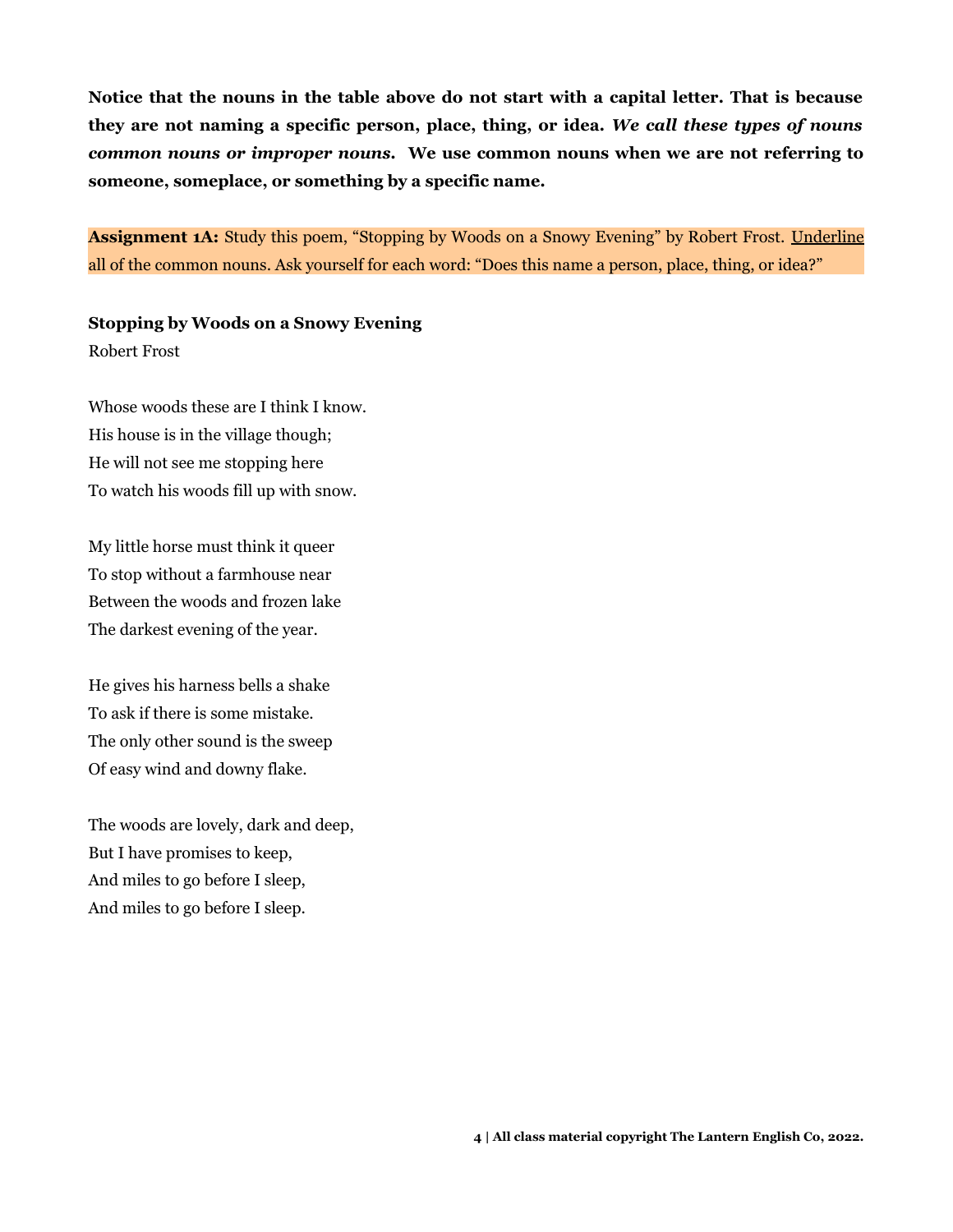## **PROPER NOUNS –**

| Person    |                           | Place     |                   | Thing |                      |
|-----------|---------------------------|-----------|-------------------|-------|----------------------|
| ٠         | Mom                       | $\bullet$ | Highland Park     |       | <b>Empire Apples</b> |
| $\bullet$ | Aunt Susan                | $\bullet$ | Walgreens         |       | <b>Bible</b>         |
| $\bullet$ | Grandpa Chuck             |           | • King's Dominion |       | Android              |
| $\bullet$ | <b>President Anderson</b> |           | France            |       | Nile River           |

Note that all of the nouns in this table begin with a capital letter. These nouns are naming a specific person, place, or thing (note that ideas – abstract nouns – can never be made proper.) *We call these types of nouns specific or proper nouns.* **We use proper nouns when we are referring to something by a specific name.**

The following categories are always proper nouns.

## **1. Names of people and pets:**

| Mrs. Edwards                                          | David                 | Snoopy                                      | Garfield          |
|-------------------------------------------------------|-----------------------|---------------------------------------------|-------------------|
| 2. Names of places and buildings:                     |                       |                                             |                   |
| Madrid, Spain<br>Lake Ontario                         | Main Street<br>Alaska | <b>Washington Monument</b><br>Pacific Ocean |                   |
| 3. Names of books, movies, newspapers, and magazines: |                       |                                             |                   |
|                                                       |                       |                                             |                   |
| Charlotte's Web                                       | Toy Story             |                                             | The Orlando Times |
| Highlights                                            | Monsters, Inc.        |                                             |                   |
| 4. Names of holidays, days of the week, and months:   |                       |                                             |                   |
| Christmas                                             | Sunday                | April                                       |                   |
| Memorial Day                                          | Thanksgiving          | Friday                                      |                   |
| 5. Names of languages:                                |                       |                                             |                   |
| Spanish                                               | English               | French                                      | Italian           |

**5 | All class material copyright The Lantern English Co, 2022.**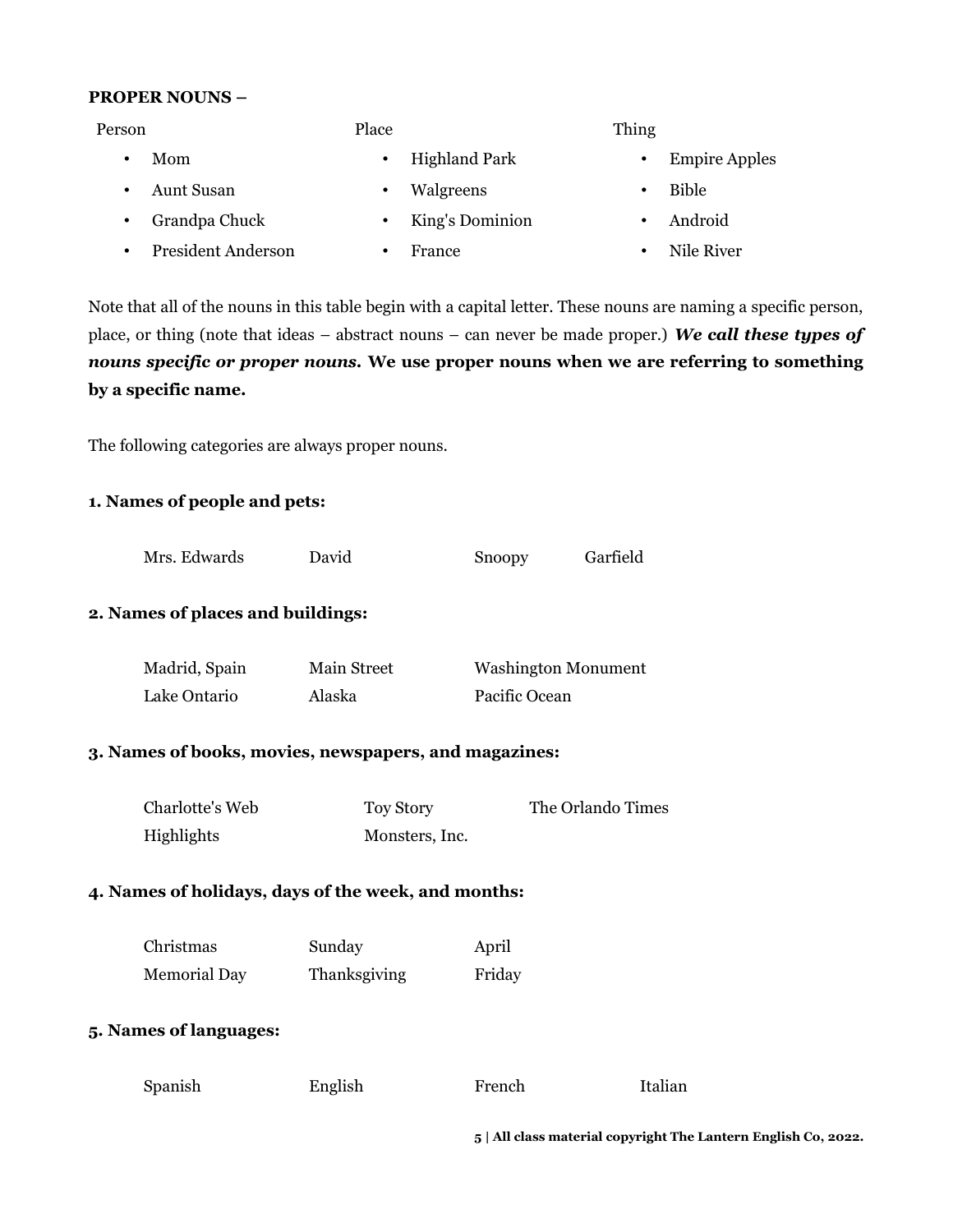### **6. Names of companies and brand names:**

|              | Google                                                                               | Pepsi                         | Nike   | Apple                          |  |  |
|--------------|--------------------------------------------------------------------------------------|-------------------------------|--------|--------------------------------|--|--|
|              | 7. Titles of people when used in front of their names:                               |                               |        |                                |  |  |
|              | President Lincoln<br>Judge Peterson                                                  | King George<br>Prince William |        | Captain Hook<br>Doctor McNeish |  |  |
| For example: | But do not capitalize these titles when used alone.                                  |                               |        |                                |  |  |
| $\bullet$    | "My uncle is a judge for the county."<br>"The <u>doctor</u> returned my phone call." |                               |        |                                |  |  |
|              | 8. Names of religions:                                                               |                               |        |                                |  |  |
|              | <b>Baptist</b>                                                                       | Protestant                    | Jewish | Catholic                       |  |  |

## **SOME CONFUSING NOUNS –**

Two groups of nouns that can be confusing when it comes to capitalizing them are the seasons (spring, summer, fall, and winter) and directions (north, south, east, west).

- The general rule for seasons is that you do not capitalize them unless they start a sentence or are part of the name of an event such as the "Winter Olympics."
- The rule for directions is also easy. If you are referring to a specific part or location of the country (such as *the South*, *the Northwest*, *the East*), then you should capitalize the noun. But, if you are just referring to a general direction, then do not capitalize the noun (such as *north of town*, *southeast of my house, go west on Woolridge Rd.*).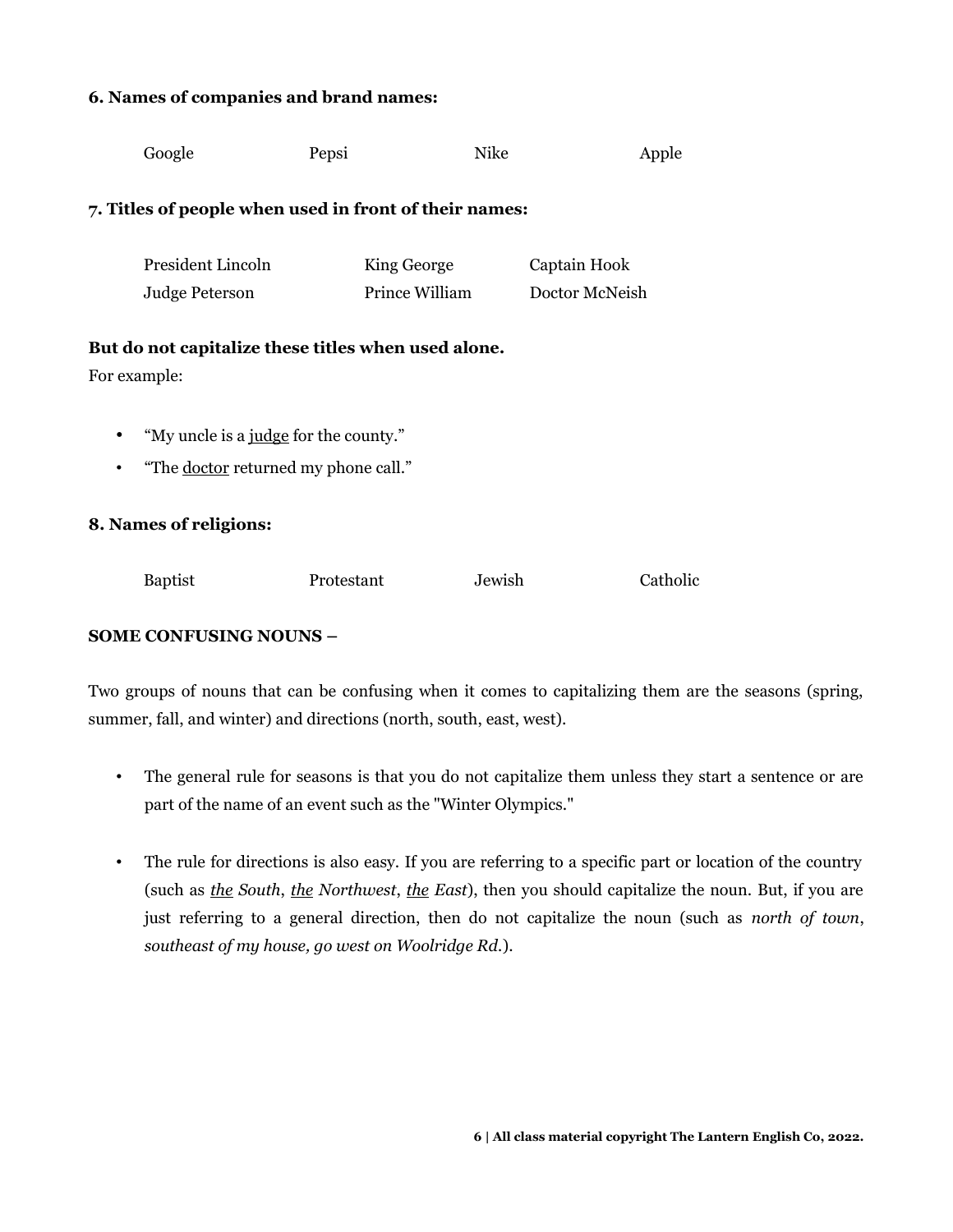| Person | Place | Thing |
|--------|-------|-------|
|        |       |       |
| 1.     | 1.    | 1.    |
| 2.     | 2.    | 2.    |
| 3.     | 3.    | 3.    |
| 4.     | 4.    | 4.    |
| 5.     | 5.    | 5.    |
| 6.     | 6.    | 6.    |
| 7.     | 7.    | 7.    |
| 8.     | 8.    | 8.    |
| 9.     | 9.    | 9.    |
| 10.    | 10.   | 10.   |

**Assignment 1B:** Write ten proper nouns for each. Remember to capitalize each proper noun:

#### **MAKING NOUNS PLURAL –**

Making nouns plural is something you should already be familiar with as a growing writer. Most of the time, it is something you learn just by speaking. You know to turn *eyelash* into *eyelashes* or *chair* into *chairs.* You know that there are various plural forms such as *tomato* turned into *tomatoes* or *sheep* into *sheep.* For the sake of time, we will not review rules for making nouns plural here. If you feel you do not understand the rules, you can ask for review material from your instructor.

#### **MAKING NOUNS POSSESSIVE –**

Although this also should be something you are familiar with, making nouns possessive trips a lot of students up. Let us review the basic rules:

## **Rule #1 - If the noun ends in any letter other than S, we use an apostrophe and then the letter S to show possession.**

- the dog the dog's bone
- the men the men's team
- the quiz the quiz's answers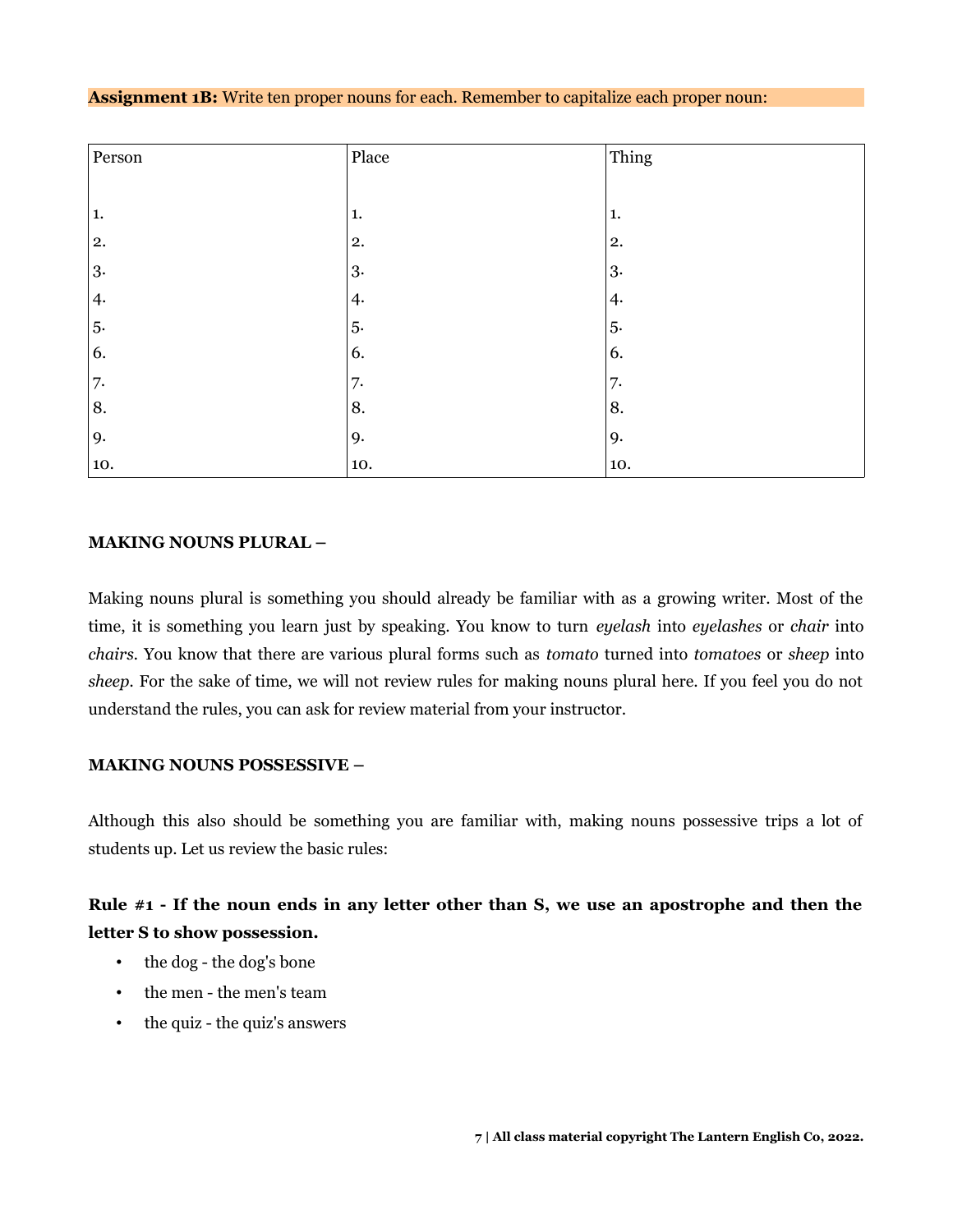**Rule #2 - If a singular noun ends in the letter S, we can use EITHER an apostrophe and the letter S or we can use ONLY an apostrophe to show possession.**

- Charles Charles's book OR Charles' book
- the boss the boss' paperwork OR the boss's paperwork
- Jesus Jesus's mother OR Jesus' mother

## **Rule #3 – If a plural noun ends in the letter S, we use only an apostrophe to show possession.**

- guys guys' night out
- dogs the dogs' bones

## **Rule #4 - Acronyms form the possessive with an apostrophe and the letter S.**

- NASA NASA's spaceship
- USA the USA's flag
- ABC ABC's documentary

## **Rule #5 - If you have two nouns and two objects that are individually owned, then each noun is made possessive.**

| John and Mary - John's and Mary's hats   | (they each have their OWN hat)    |
|------------------------------------------|-----------------------------------|
| James and Ann - James' and Ann's dinners | (they each have their OWN dinner) |

## **Rule #6 - If you have two or more nouns and all nouns own the same object, then just the last noun is made possessive.**

| John and Mary - John and Mary's children               | (they have the same children)   |
|--------------------------------------------------------|---------------------------------|
| James and Ann - James and Ann's car                    | (they own the same car)         |
| Kara, Dave, and Julie – Kara, Dave, and Julie's father | (they all have the same father) |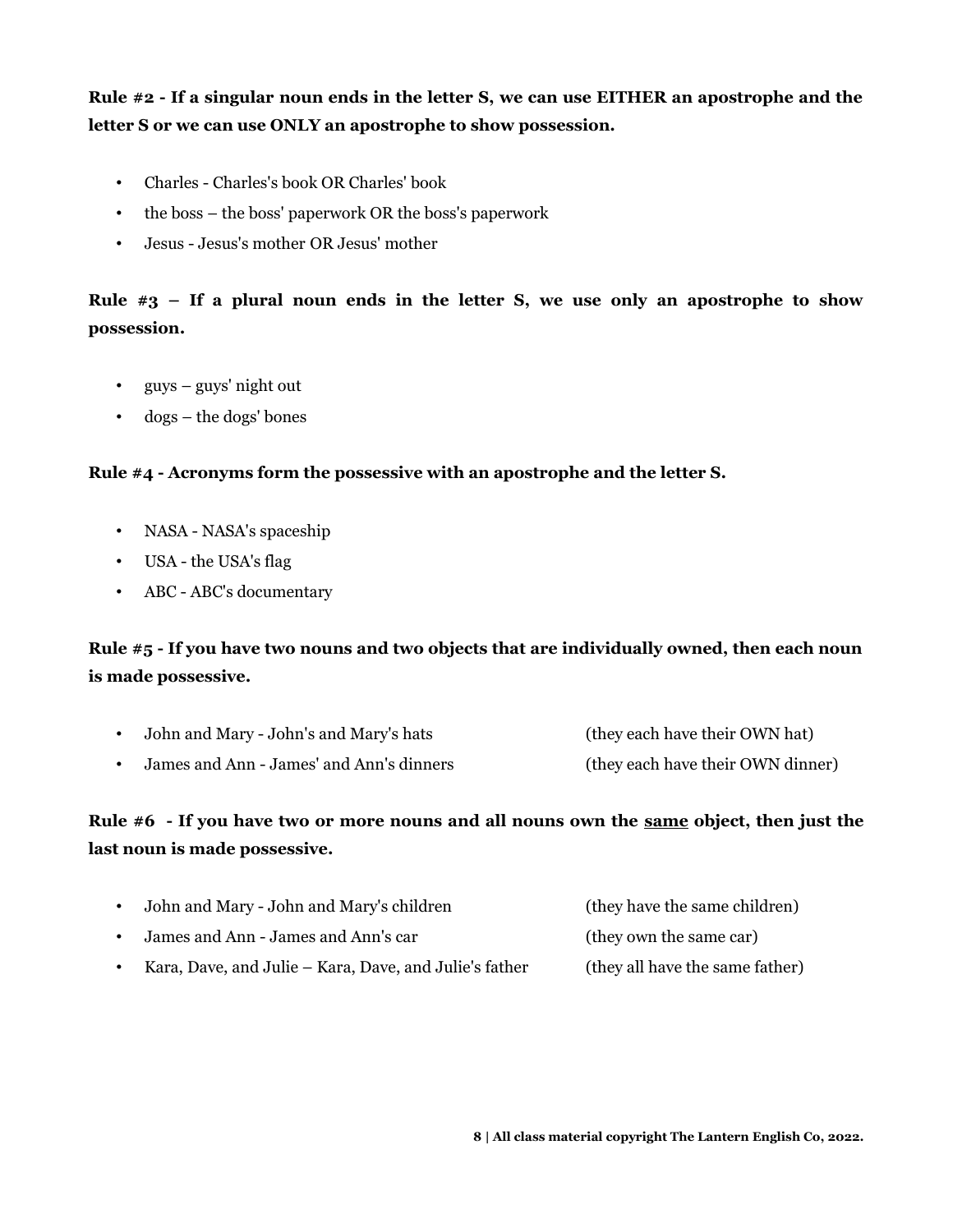#### **Assignment 1C:** Turn each of the following words into its possessive form.

- 1. cars
- 2. window
- 3. Mike
- 4. Oscar
- 5. teachers
- 6. UVA
- 7. Hudson and Addie blankets
- 8. men
- 9. Maria and James house
- 10. Lewis

#### **NOMINATIVE PRONOUNS –**

Next up is the pronoun. We can study the pronoun immediately following the noun because it performs the same job as the noun. *A pronoun is a word that takes the place of a noun*. Pronouns are very useful because otherwise we would be repeating the same noun over and over again. There are several kinds of pronouns in English. Each type of pronoun is used in a specific way. This lesson will teach you how to use **nominative** and **possessive pronouns (You will learn about the other kinds of pronouns in the next class)**.

**Nominative pronouns are sometimes called** *subject pronouns,* **because they usually take the place of a noun that is functioning as the subject in a sentence (more about that in Lesson 4).**

Here are the **nominative** or **subject pronouns**. The singular is given with its plural in the next column.

| Plural |
|--------|
| we     |
| you    |
| they   |
| they   |
| they   |
|        |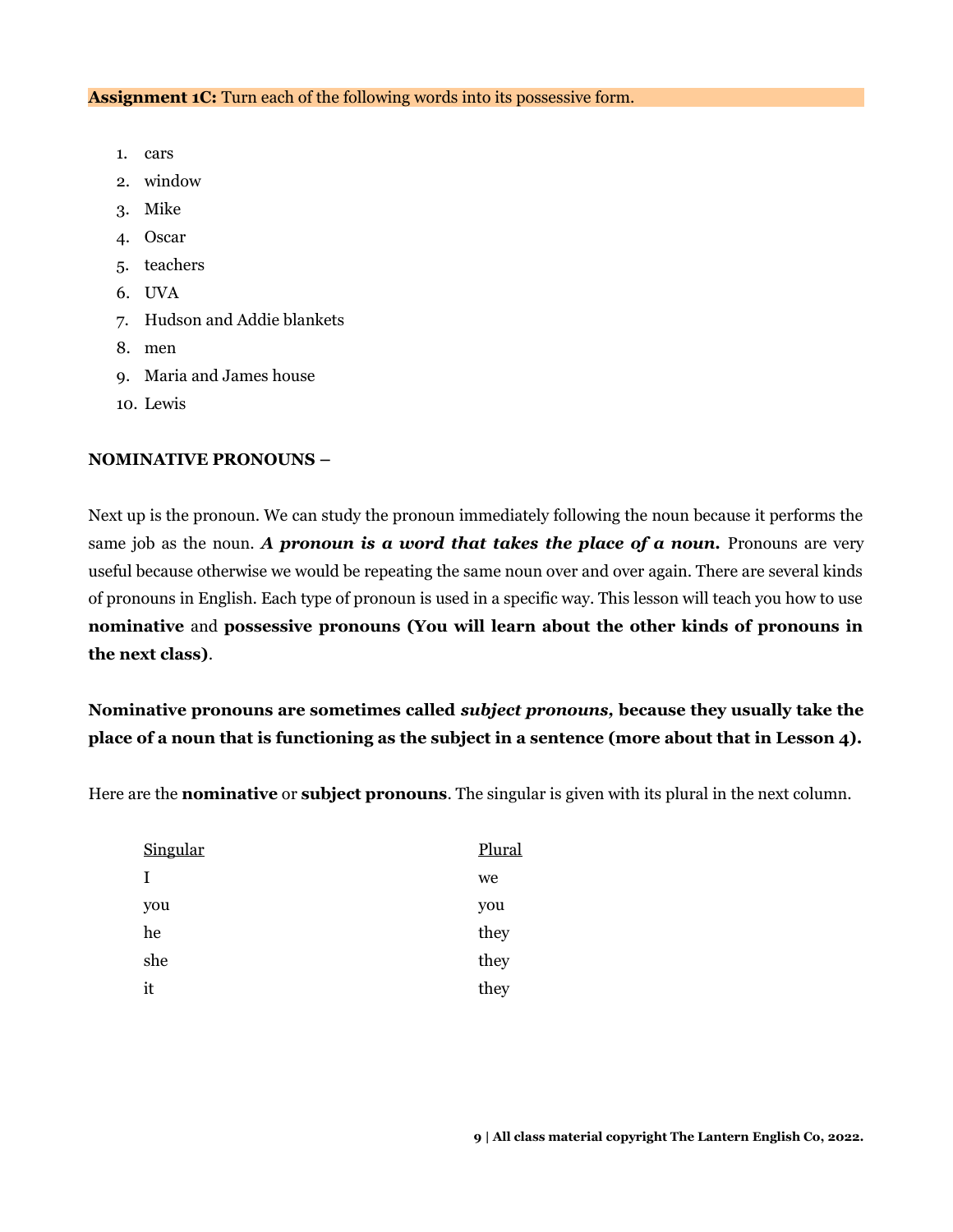Remember, these pronouns are used as the subjects of a sentence. Below are some examples using each of these pronouns.

| <u>Singular</u>      | Plural                     |
|----------------------|----------------------------|
| I drive a car.       | We drive a car.            |
| You eat ice cream.   | You (all) eat ice cream.   |
| He speaks Russian.   | <i>They</i> speak Russian. |
| She swims every day. | They swim every day.       |
| It keeps food cold.  | They keep the food cold.   |

Imagine that two friends, Hannah and Ashley, are having a conversation about a field trip. The subjects are placed in parentheses to make it easier for you to see them.

(Hannah, speaking) went on a field trip. (Ashley, being spoken to) went on a field trip. (Caleb) enjoyed the field trip. (Jane) arrived too late for the field trip. (The car) was full. (Jane and Caleb) bought some souvenirs.

Below are the same sentences with nominative pronouns in place of the nouns used above.

**I** went on a field trip. **You** went on a field trip. **He** enjoyed the field trip. **She** arrived too late for the field trip. **It** was full. **They** bought some souvenirs.

#### **POSSESSIVE PRONOUNS –**

Lastly, we will move on to **possessive pronouns.** As you learned above, we can make nouns possessive to show that someone or something owns something. Possessive pronouns show ownership as well but are used at the end of a sentence.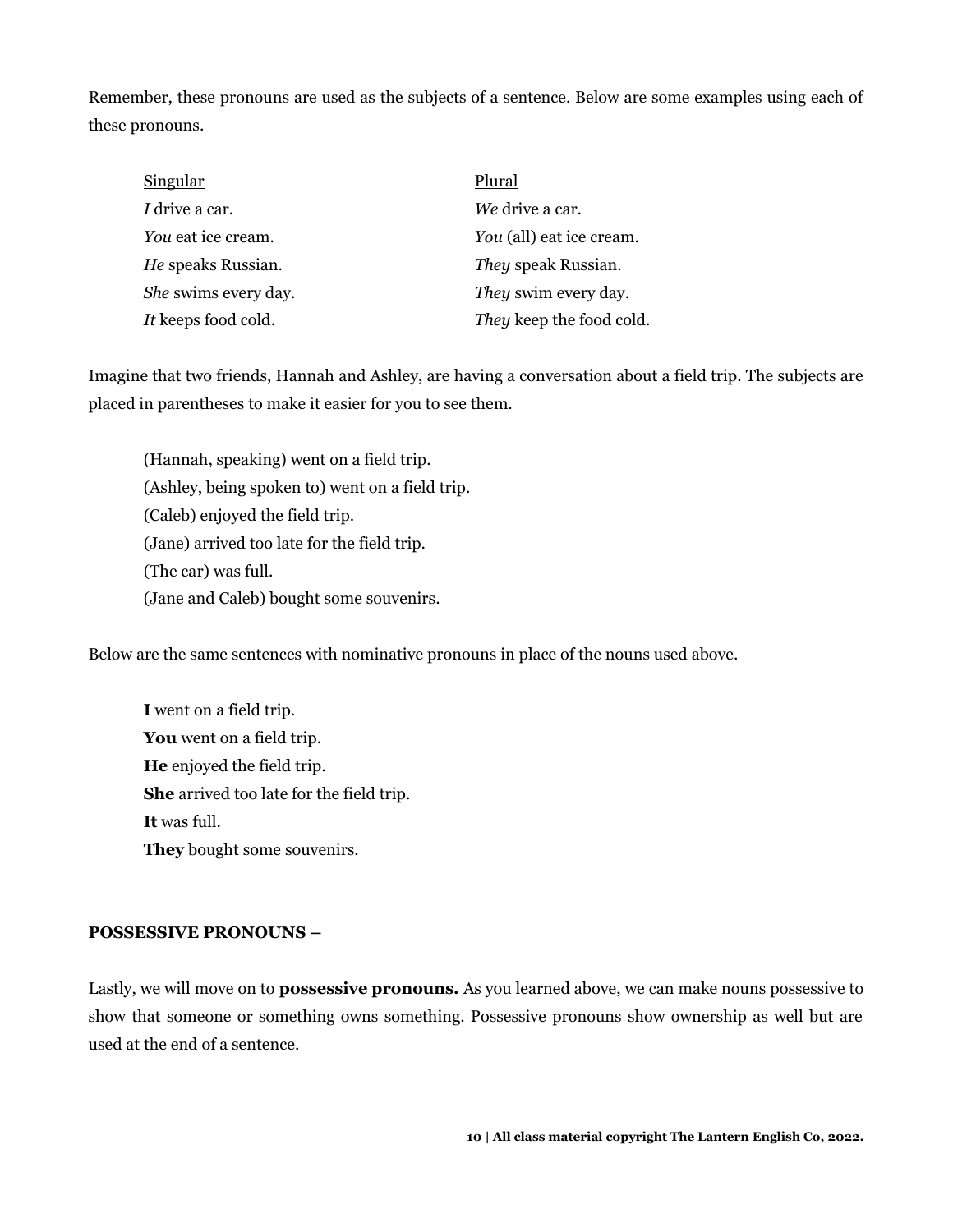#### Here are the **possessive pronouns**. The singular is given with its plural in the next column.

| <u>Singular</u> | Plural |
|-----------------|--------|
| mine            | ours   |
| yours           | yours  |
| his             | theirs |
| hers            | theirs |
| its             | theirs |

We use possessive pronouns as substitutes for possessive forms of nouns, when these nouns are used at the end of a sentence.

For example –

| "This dog is <u>Andrew's</u> ." | (possessive form of noun)          |
|---------------------------------|------------------------------------|
| "This dog is <u>his</u> ."      | (replaced with possessive pronoun) |

Remember, these pronouns are only used to show possession. Look at some examples using each of these possessive pronouns.

| Singular                           | Plural                                   |
|------------------------------------|------------------------------------------|
| The car was <i>mine</i> .          | The car was <i>ours</i> .                |
| The ice cream is <i>yours</i> .    | The ice cream is (all of) <i>yours</i> . |
| The book will be his.              | The book will be <i>theirs</i> .         |
| The swimming pool is <i>hers</i> . | The swimming pool is <i>theirs</i> .     |
| The tires were <i>its</i> .        | The tires were <i>theirs</i> .           |

**Assignment 1D:** Underline all of the nominative and possessive pronouns in the following sentences.

- 1. Is this train his?
- 2. The cup is hers.
- 3. They will show us the skill.
- 4. It is ours.
- 5. Which one is yours?
- 6. He will never tell me his secrets!
- 7. Do you think that's funny?
- 8. Will you get me some medicine?
- 9. We are not feeling very well.
- 10. I don't understand why she is not tired.
- 11. Which phone number will be mine?
- 12. The cars are theirs.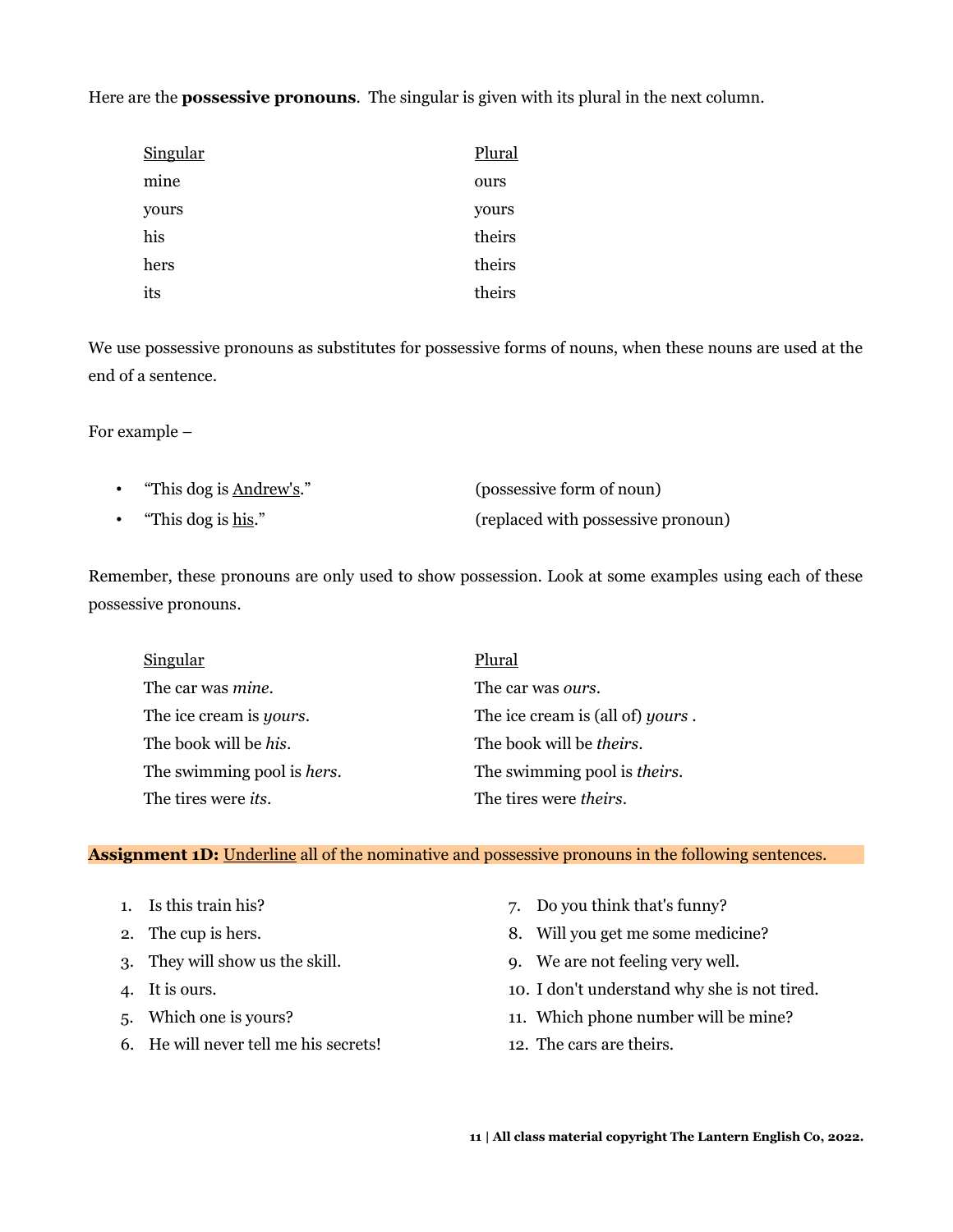

The Lantern English Co. English Program Level VII (12th Grade)

# **Week One: Writing Lesson & Assignments: Paraphrase Skills**

So many advanced essays require you to respond to other works; therefore, you must be able to restate the information presented in the original text via paraphrase or summary – then critically evaluate or discuss this information. Paraphrase and summary skills are invaluable when it comes to almost any type of nonfiction writing.

While most students learn the art of paraphrasing and summarizing in grade school, applying those skills to longer works is a challenge. Admittedly, paraphrasing can be the greater challenge, because you must restate the original text without plagiarizing *or* simplifying. You also must remain entirely objective throughout, as a paraphrase leaves no room for your opinions or argument.

You will use the skills of paraphrasing and summarizing throughout this class, so we will begin with the concept of paraphrasing in the first two lessons.

## **A paraphrase is...**

- *Your own version* of the main idea of and most important information in an original text.
- *A detailed rewriting* of an original, in contrast to a summary which is a simplified rewriting of an original.

## **Paraphrasing is a valuable skill because...**

- 1. The process of paraphrasing requires significant attention to detail and mental skill, to fully grasp and convey the meaning of the original text.
- 2. It allows you to restate information or portions of a passage that may be difficult for the general audience to understand.
- 3. It allows you to explain abstract or unfamiliar terms in a more concrete and common way.
- 4. It helps you control the temptation to quote too much, but is still a useful means of evidence.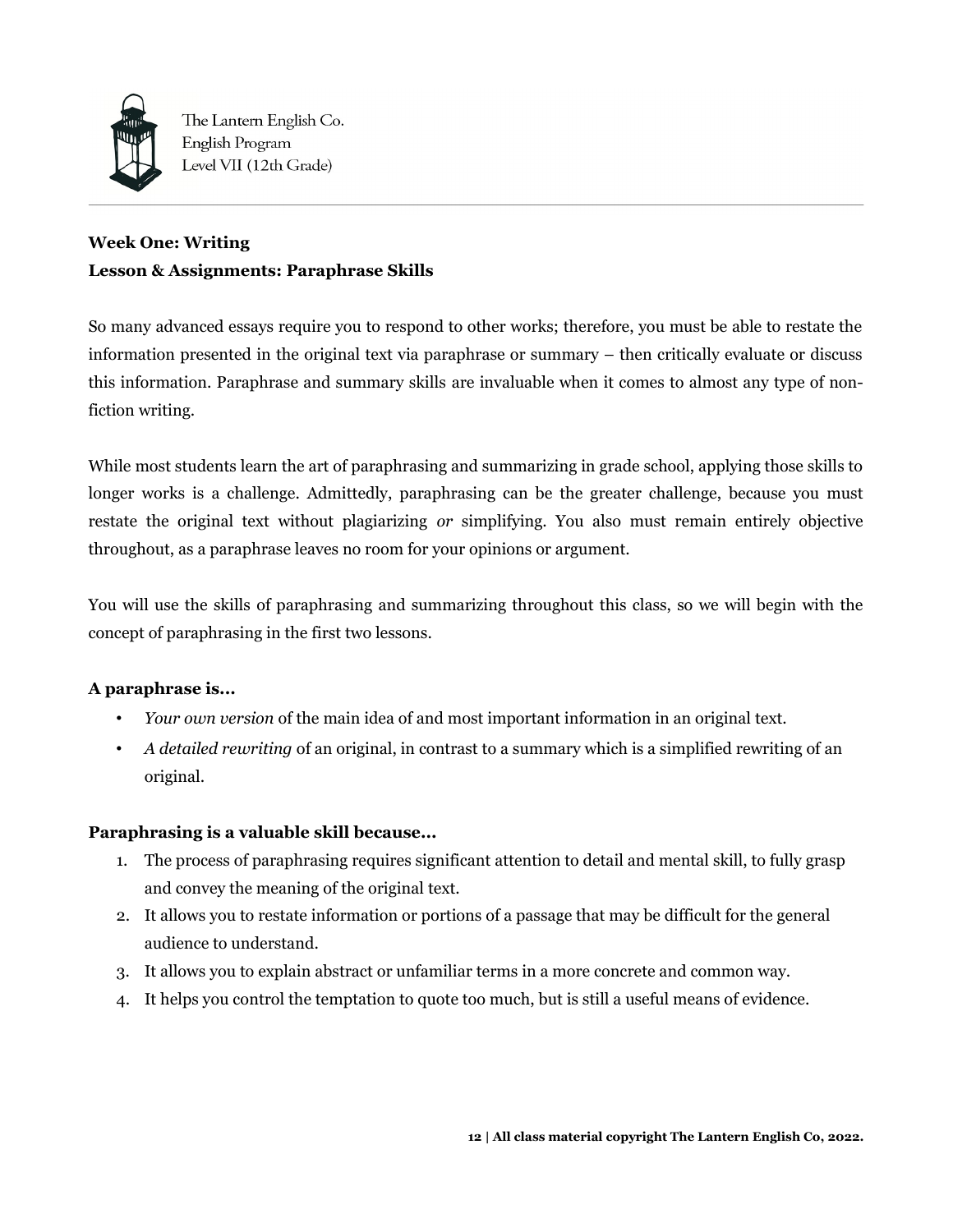There are two types of paraphrase:

- **Literal:** A literal paraphrase copies the exact structure of the original text and substitutes synonyms for each word. Although this form of paraphrase can be useful for beginning drafts, literal paraphrase is not appropriate for final drafts because it often leads to awkward sentence structure and phrasing, plagiarism, and missing the main point of the original.
- **Free:** A free paraphrase focuses on expressing the main ideas of the original text, while substituting synonyms and rearranging structure. Free paraphrase creates more natural and fluid writing and allows you to focus more on expressing the main ideas of the original text instead of just switching out words.

Let's study an example:

#### **ORIGINAL TEXT:**

The origins of cotton candy trace back centuries, all the way to Renaissance Italy. Back then, chefs melted and spun sugar manually. The process included them pulling the candy into thin strands using forks and draping it over broom handles. These hand-spun candies were not only labor-intensive but also expensive. However, the cotton candy we know and love today didn't make its debut till the  $19<sup>th</sup>$  century. Who introduced this sugary treat? Believe it or not, a dentist named Dr. William Morrison created cotton candy. In 1897, Dr. Morrison teamed up with candy maker, John C. Wharton, and invented a machine that heated sugar in a spinning bowl, which had several tiny holes in it. The sugar in the hot, spinning bowl caramelized and made its way through the holes turning the melted sugar into light strands. They called this sugary treat "Fairy Floss." In 1904, the two inventors introduced their machine and fun snack at the St. Louis World's Fair and sold 68,000 boxes over 6 months for 25¢ each (\$6.75 in today's money). The treat was so popular, a candy store purchased the electric machine and started selling the fairy floss just a year later. In 1949, Gold Medal Products created the first factory-made cotton candy machine. This helped cotton candy production become what it is today! **(219 words)**

**Reference:** "How Did Cotton Candy Get Started?" *Gold Medal,* https://www.gmpopcorn.com/resources/blog/how-didcotton-candy-get-started. Accessed 11 June 2020.

#### **LITERAL PARAPHRASE:**

If we look back several centuries, to Renaissance Italy, we see the beginnings of cotton candy. At that time, chefs melted the sugar and spun it by hand. Cotton-candy making involved separating the candy into thin pieces using forks, then laying those pieces over broom handles. Naturally, since the process was completed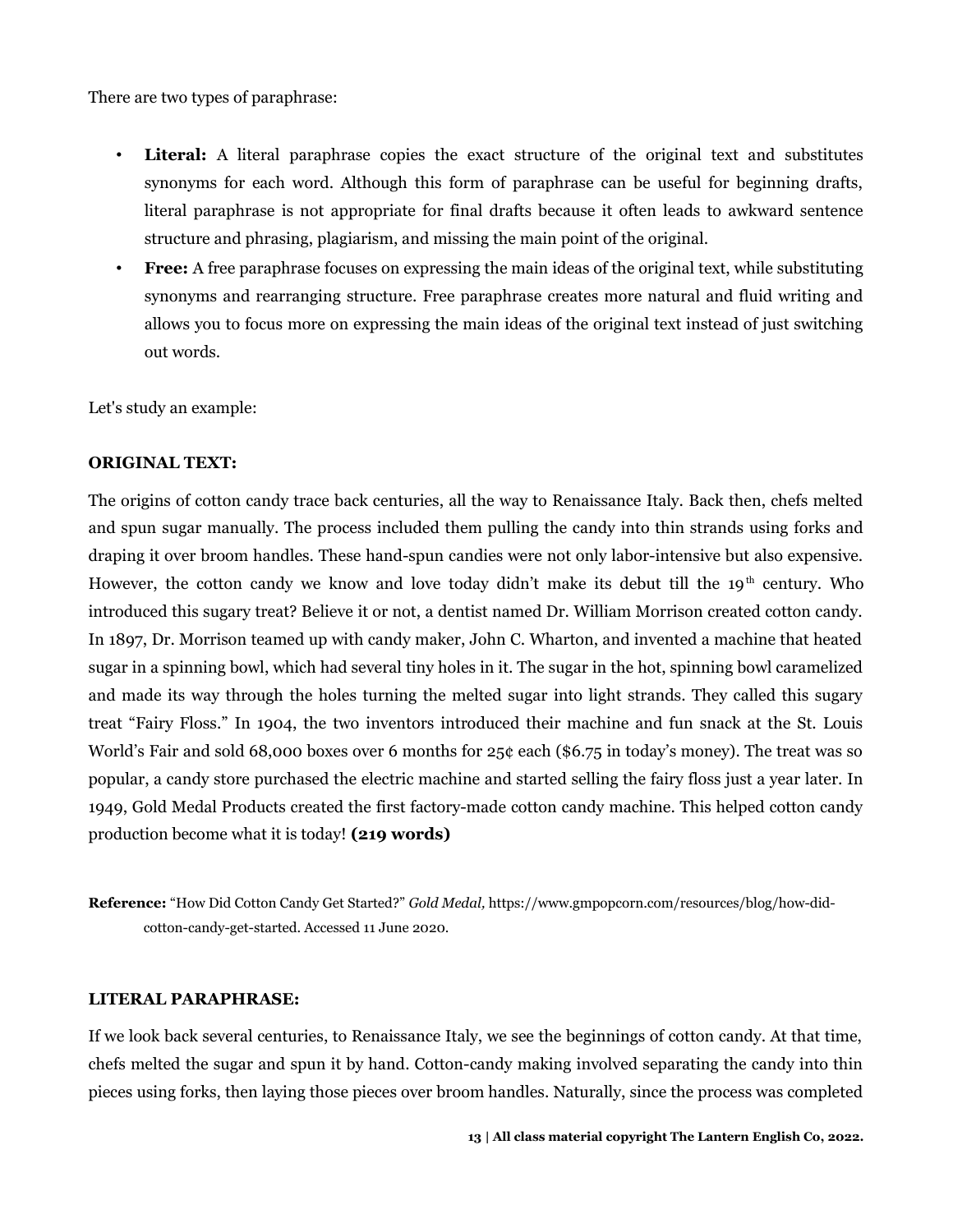entirely by hand, this cotton candy took a lot of time to make and was quite costly. Later, in the  $19<sup>th</sup>$  century, the modern-day cotton candy came into being. Surprisingly, a dentist named Dr. William Morrison invented the cotton candy we know today. In 1897, he worked with a candy maker named John C. Wharton to create a machine that heated the sugar in a rotating bowl filled with small holes. When the bowl was hot, the sugar caramelized and was sifted through the holes, thus creating thin strands of sugar. Morrison and Wharton dubbed their new treat "Fairy Floss." Several years later, in 1904, the two men showed their machine and sweet treat at the St. Louis World's Fair, selling 68,000 boxes in six months. Because this delicious treat was so popular, a candy store decided to buy the machine so that they could start selling their own Fairy Floss. Finally, in 1949, Gold Medal Products designed a factory-made machine, making cotton candy production even more efficient and allowing cotton candy to become as popular as it is today. **(233 words)**

#### **FREE PARAPHRASE:**

Most of us have tasted cotton candy – sugar that is lighter than air, sweet and so delicious. Cotton candy is popular for good reason, but much time passed before it became the sweet treat we enjoy today. Cotton candy first appeared in Italy during the 1400s or 1500s. Italian chefs applied intensive efforts, melting the sugar and spinning it by hand. Although this treat was surely enjoyed by many locals, cotton candy was neither easy to make nor cost effective. Perhaps this is why several centuries passed before the idea of cotton candy surfaced again. Surprisingly, a dentist, Dr. William Morrison, helped introduce cotton candy into mainstream society. In the late 1800s, he worked with candy maker John C. Wharton to invent a machine that would perform the melting and spinning process which had before made cotton-candy making so difficult. The two men met great success with their machine, selling 68,000 boxes of cotton candy in just six months during the 1904 St. Louis World's Fair. A candy store caught on to this success, buying up the machine in order to sell their own cotton candy. Then, nearly fifty years later, a factory-made machine was built by Gold Medal Products. The increased efficiency of the cotton-candy-making process helped spur the popularity of this treat, so that we can now enjoy it at nearly any fair, festival, or amusement park we visit! **(232 words)**

**IMPORTANT NOTE:** Unless a literal paraphrase is specifically requested as part of an assignment, assume that any instance of paraphrase calls for free paraphrase. Again, this means that your main focus as the writer should be on expressing the main idea, without attempting to copy the exact structure or swap out each individual word with a synonym.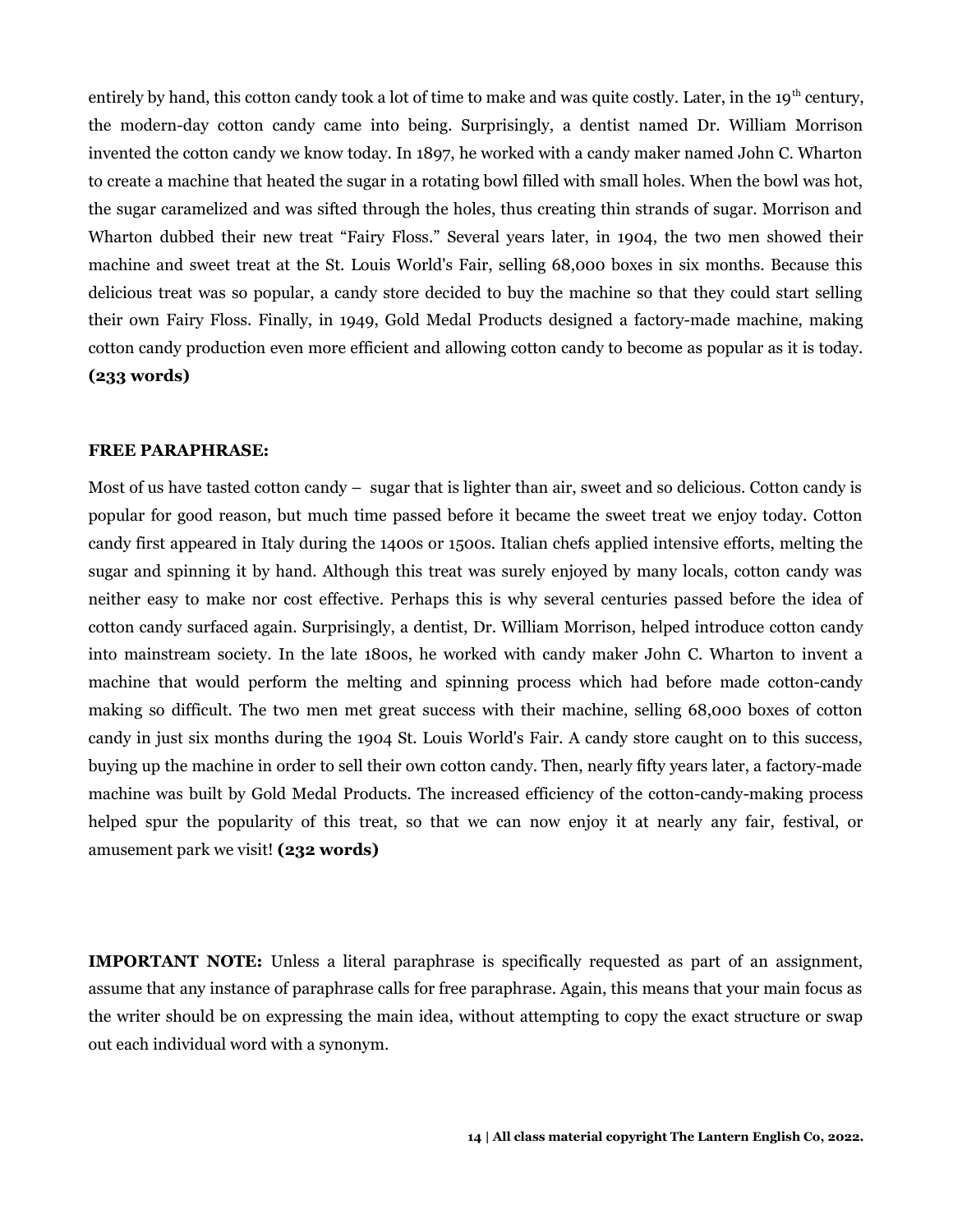## **HOW TO WRITE A SUCCESSFUL (FREE) PARAPHRASE –**

You may utilize a variety of methods to paraphrase a text; however, an effective paragraph utilizes more than one of these methods. If you find yourself using only one method, you are likely not paraphrasing well, and are perhaps on the edge of plagiarism. Follow these steps to write a successful free paraphrase.

- **Read the original text several times at first**, to ensure that you have a well-rounded understanding of the purpose and main ideas of the text.
- If necessary, **make an outline for each paragraph or section of the original, including notes for the main ideas.**
- Once you understand the full meaning and have taken some notes, **put the original away so you are not tempted to plagiarize.** Now try to write out the full meaning, *in your own words*. Write as if you were telling a friend about the original and what it says.
- **Compare your paraphrase with the original to ensure that you have clearly and appropriately expressed all of the essential information. However, do NOT use the original as a guide for structure and organization. If you are having trouble writing your paraphrase without following along with the text, you need to read the original several more times until you can put it away and then paraphrase.**
- Obviously, if you read a text a dozen times, you will likely remember some specific sentences and phrases and may be tempted to use these in your paraphrase. In addition, if you are referring back to the original occasionally for clarity or remembrance, you may be tempted to copy sentence structure and just swap out a few words. To avoid this, **try to think about variety.** 
	- 1. Change the word order.
	- 2. Change word form: think "The girl danced beautifully" to "The girl performed a beautiful dance."
	- 3. Change sentence structure. Turn a long sentence into two shorter ones, for example.
	- 4. Change the voice active to passive or vice versa.
- When paraphrasing, you will need to **use synonyms to avoid copying exact words**. When looking for a synonym, choosing a word with the same meaning is necessary. A word with a closeenough meaning will not convey clearly the ideas of the original.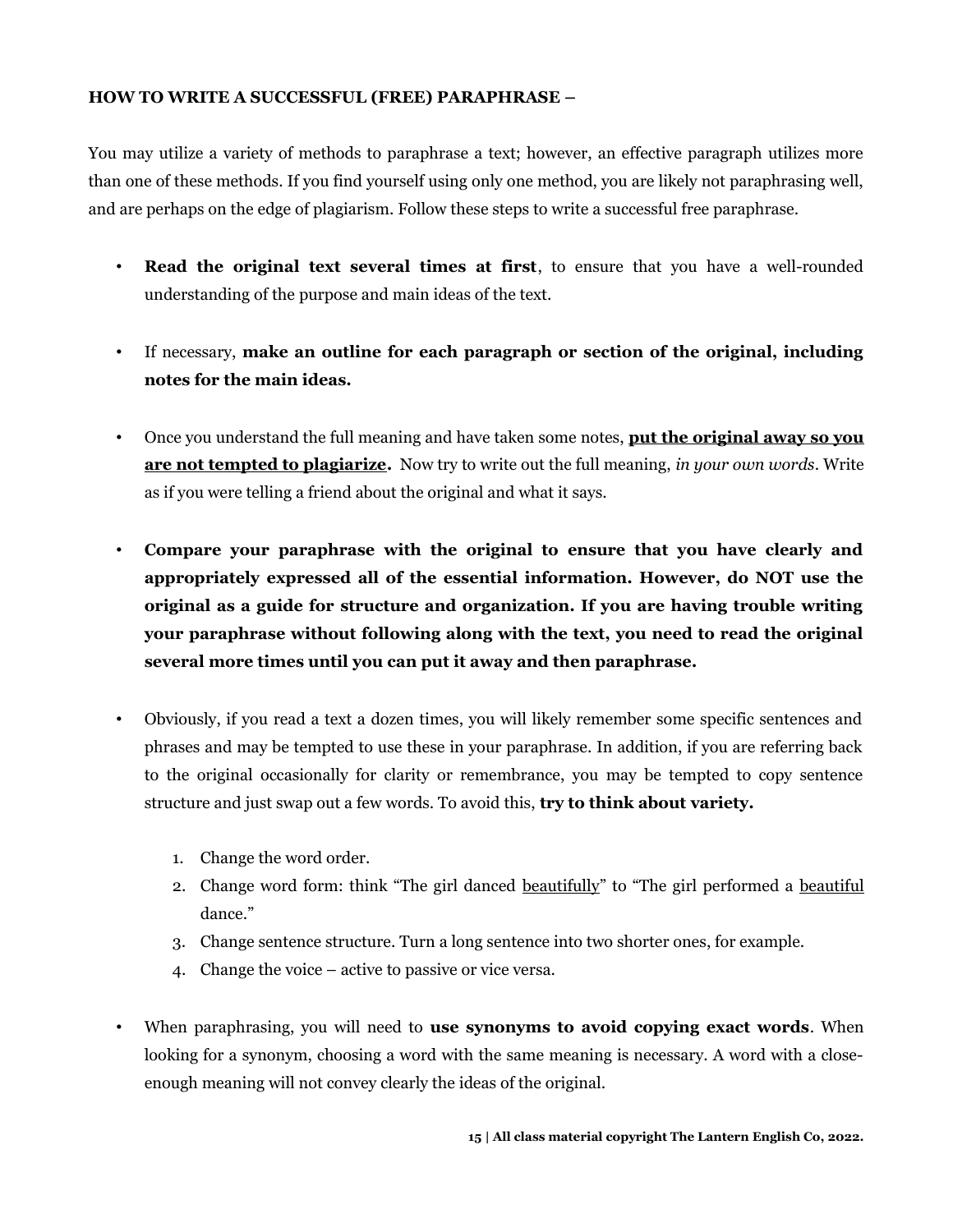- **If you have used any unique terms or phrases exactly from the original, do place these in quotation marks. For words or phrases with no suitable replacement, quoting the original is acceptable.**
- Finally, double check the length of your paraphrase. Remember that a paraphrase is not a simplified re-writing of the original. Your paraphrase should be similar in word count to the original text.

Ultimately, your goal in a paraphrase is to write an entirely new version of the original, whilst retaining the meaning. The paraphrase is not about simplifying or cutting content; it is about expressing the main idea(s) *in your own words.* 

Let's study one final example set:

### **The original passage:**

Students frequently overuse direct quotation in taking notes, and as a result they overuse quotations in the final [research] paper. Probably only about 10% of your final manuscript should appear as directly quoted matter. Therefore, you should strive to limit the amount of exact transcribing of source materials while taking notes. Lester, James D. Writing Research Papers. 2nd ed., 1976, pp. 46-47.

## **A version considered plagiarized:**

Students often use too many direct quotations when they take notes, resulting in too many of them in the final research paper. In fact, probably only about 10% of the final copy should consist of directly quoted material. So it is important to limit the amount of source material copied while taking notes. (Lester 46-47).

#### **A legitimate paraphrase:**

In research papers students often quote excessively, failing to keep quoted material down to a desirable level. Since the problem usually originates during note taking, it is essential to minimize the material recorded verbatim (Lester 46-47). (1)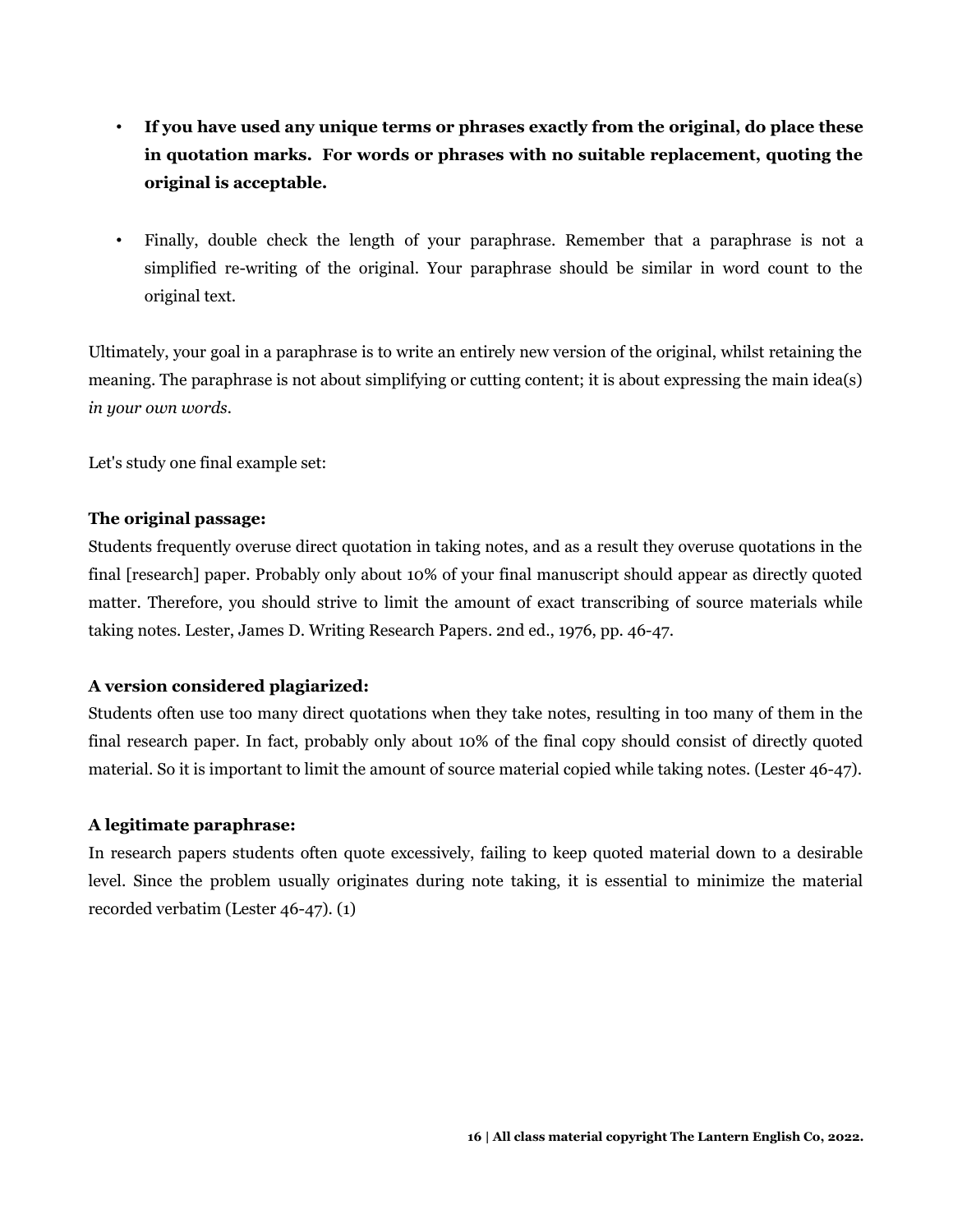#### **ASSIGNMENT NOTES –**

Before we begin with the first assignment for this week, we would like to discuss expected rules for all Level VII writing/literature response assignments. Now that you have so much experience writing essays, we expect effort and attention to detail for each assignment. Every assignment should meet the following requirements, unless otherwise stated:

### **Assignment Requirements:**

- Standard font, size 12
- Double spacing
- Name and date at the top of assignment, formatted on the left-hand side of the page
- For essays, a title, centered above the essay
- As directed, citations (MLA Format) included in a works cited list following an essay along with proper textual citations

## **It is expected that you return assignments with the proper requirements without being asked. Points will be deducted from your grade if these requirements are not followed.**

**Assignment 1A:** Read the following selections. Then, write a literal and free paraphrase for each one, as shown in the first example set of this lesson.

**ORIGINAL TEXT 1:** Brain scientists say that in order to speak a language as well as a native speaker, children must begin to study the language by age 10. A 2018 study found that this ability to more easily learn a language lasts until about age 17 or 18 – which is longer than previously thought – but then begins to decline.

Language immersion programs . . . represent one way to teach foreign language to children earlier. Research has shown that immersion students in Canada score higher in reading literacy than nonimmersion students.

Research also shows immersion programs in general have many educational and cognitive benefits, as well as cultural, economic and social benefits both locally and globally. They have also been shown to be costeffective.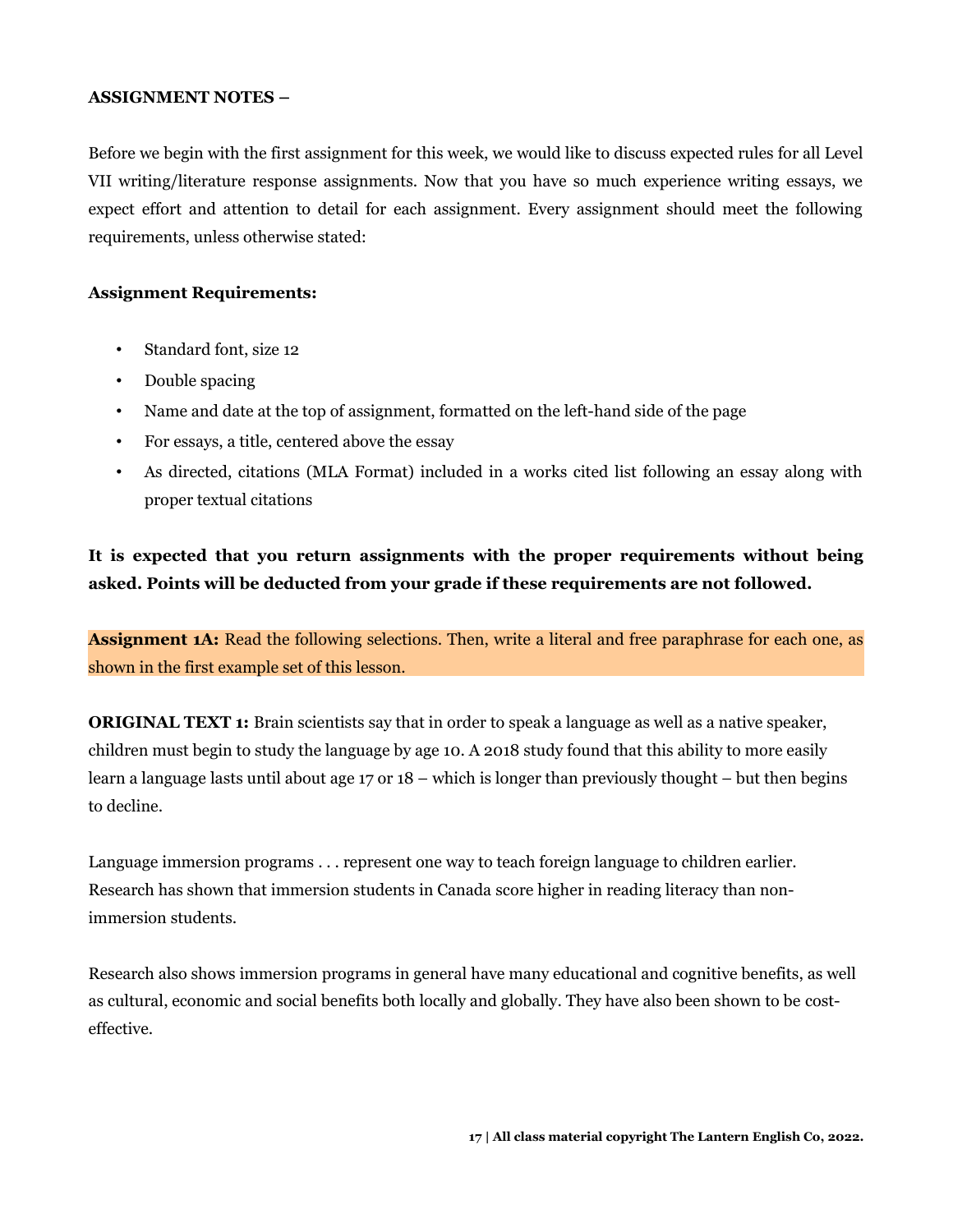**Reference:** Stein Smith, Kathleen. "Foreign Language classes becoming more scarce." *American Academy of Arts and Sciences,* 6 February 2019, https://www.amacad.org/news/foreign-language-classes-becoming-more-scarce. Accessed 11 June 2020.

**ORIGINAL TEXT 2:** ICÔNE, a new office complex in Belval Luxembourg designed by Foster + Partners has broken ground. The 18,800 square-metre office building, filled with light and greenery, encourages a spirit of co-creation and collaboration. Its flexible layout addresses the need for safe working environments and the changes to the workplace that will emerge in the future. It also references the rich industrial heritage of Belval, revitalising the area by making a positive contribution to the site and its surroundings.

**Reference:** "ICÔNE breaks ground in Belval." *Foster + Partners,* 1 June 2020,

https://www.fosterandpartners.com/news/archive/2020/06/icone-breaks-ground-in-belval/. Accessed 11 June 2020.

**ORIGINAL TEXT 3:** This model is based on many sketches of a flying apparatus by Leonardo da Vinci. It features two wings, each with two sections that move independently, a rudder, and a "pilot" that pedals as the wings move and moves its arms together with the rudder. Powered by a single PF M Motor, it's quite impressive, but it doesn't fly – just like da Vinci's original designs.

The primary challenge was cramming all the mechanical and electric parts inside the narrow body. Because the model was never built in da Vinci's time, the colors used in the model are simply a guess, based on the assumption that da Vinci would have worked with wood, canvas, and metal.

**Reference:** Kmiec, "Pawet "Sariel." *Incredible LEGO Technic: Cars, Trucks, Robots, & More!* No Starch Press, San Francisco, 2015.

#### **MORE ABOUT THE PARAPHRASE –**

The concepts discussed above are useful for all types of paraphrase, but there are a few additional things to consider when paraphrasing a complete essay or article.

1. **Your paraphrase should include an introduction**, as with any standard essay. Your introduction should accomplish the main goals of any standard introduction: it should hook the reader, present a road-map of the essay's central details, and clearly state the main idea of the original text.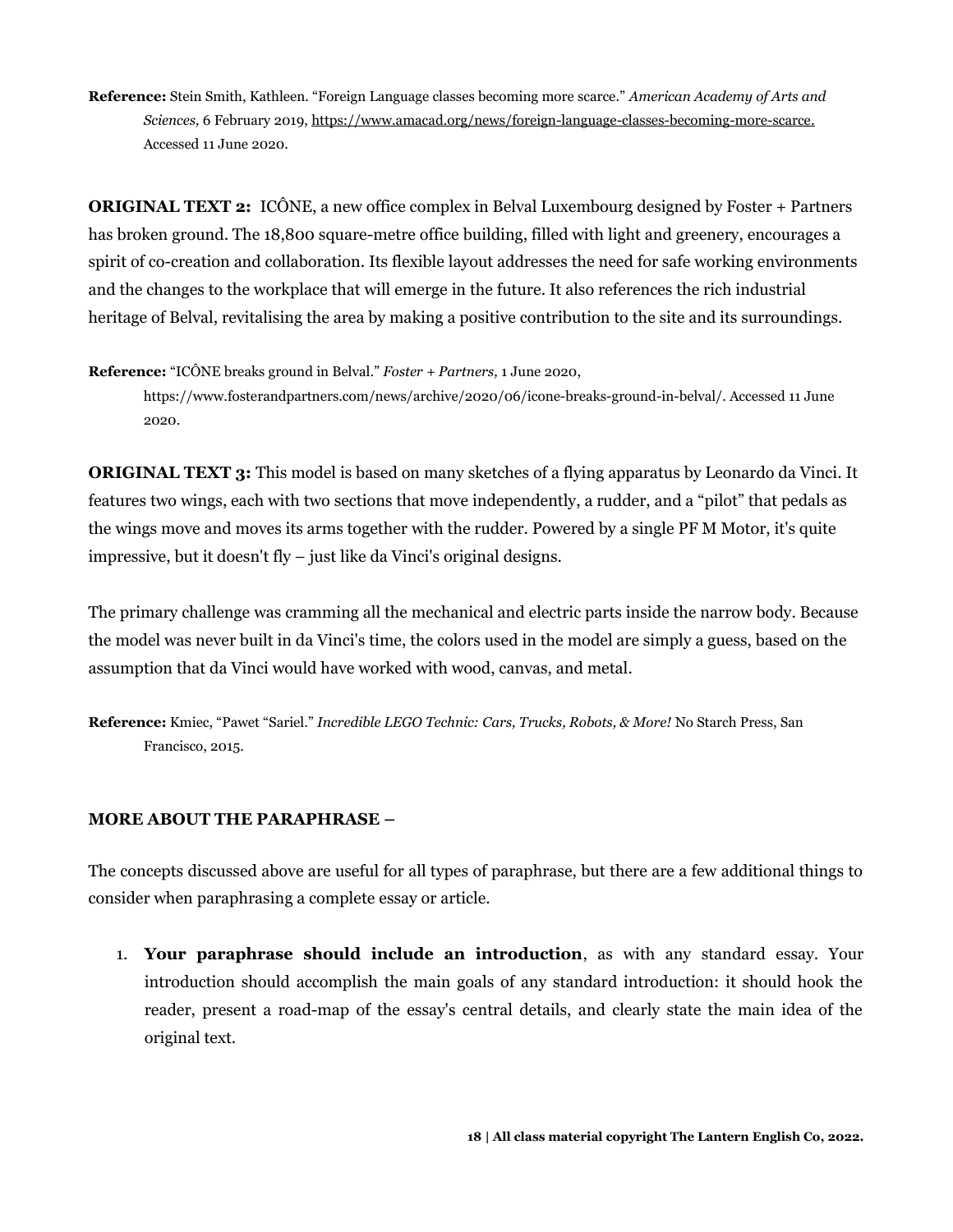- 2. **Your introduction must also signal the author and the title of the original text.** (For example: In his essay, "Over the River and Through the Woods" author James Havern tells us about his opinions on traveling for the holidays.) The signal is an important part of a paraphrase of an essay, because we need to understand whose ideas you are paraphrasing as a whole.
- 3. **Your paraphrase should use third-person voice, not first-person voice.** Do not paraphrase as if you had written the original. Thus, if you are paraphrasing James Havern's (entirely fictional!) essay, you will refer to the author as *Havern* or *he*. You will not use the pronouns *I*, *me*, *my*, etc. as if the paraphrased ideas are actually your original ideas. (note: generally, you should also not refer to the author by his/her first name only, if you are not on a firstname basis with the author.)

Now let us discuss a problem we frequently see when students are paraphrasing longer texts. Often, we see that students will use free paraphrase for each individual paragraph of the longer text, while still following a literal paraphrase of the original essay's structure.

Consider this example:

### **ORIGINAL TEXT:**

When is the best time for a hearing parent to start using sign language with a deaf child? Start when they're babies, says Peter Hauser. Deaf himself, this scientist reported new findings based on tests of deaf children. Learning sign language in infancy appears to boost brainpower in ways not related to language, he found.

Hauser is a brain researcher at the Rochester Institute of Technology in New York. "Most deaf children are born to hearing families," he signed during a presentation of his data. "And," he added, "most hearing parents do not sign with their newborn deaf children." That means that these children "have very limited exposure to sign language." This can slow how quickly these kids acquire language. More surprising, Hauser's research now suggests, late exposure to sign language also appears to affect other types of mental tasks.

He and his colleagues tested 115 deaf children, all around 12 years old. Some had been exposed to sign language from birth. Others didn't encounter it until they were about three years old. The researchers asked these kids to draw lines between circles with an ordered sequence of numbers. But to make the task tricky, the kids had to alternate colors of the circles they chose. So they had to think about what they were doing, and resist the urge to connect circles of the same color. This test probed something known as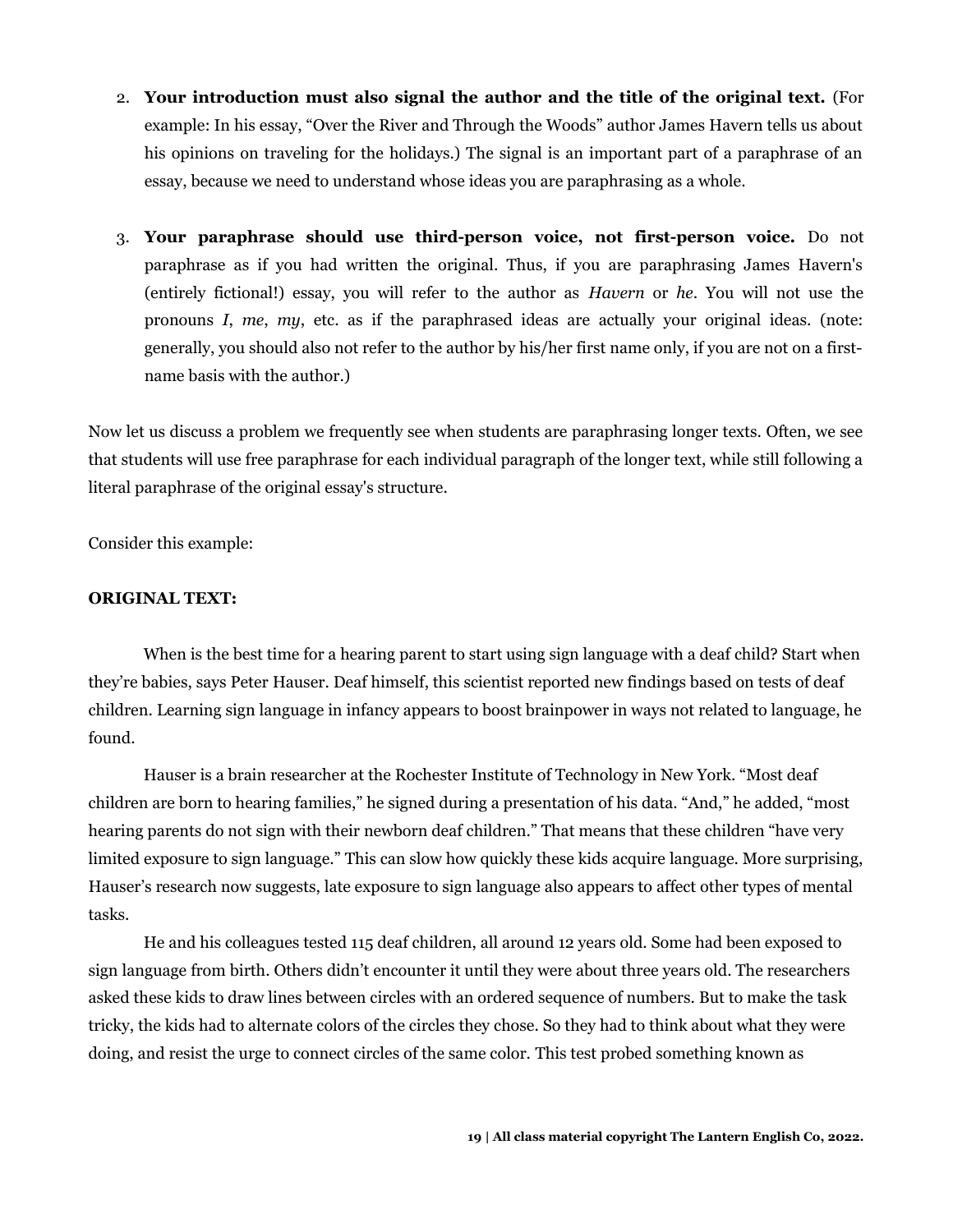executive function. It takes a high degree of mental effort. It involves, for instance, controlling attention, impulses and emotions.

Children exposed to signing from birth connected the dots about 17 seconds faster than the other children, Hauser noted. And late signers don't seem to ever catch up to those exposed to signing as babies. The evidence? In similar tests of 40 adults, signers-from-birth beat the times of late signers by 23 seconds, he reported.

Hauser shared his team's new data here on February 12 at the annual meeting of the American Association for the Advancement of Science.

This result shows that whatever changed is "something that's still there in adulthood," says Jenny Singleton of the Georgia Institute of Technology in Atlanta. She's a psychologist and language expert. Earlier work by Singleton had tested classrooms of deaf children. There too, some had been exposed to signing from birth and some had only learned to sign later. Late signers required more help to follow signed conversations, her team found.

There's now strong and growing evidence in kids, she says, "to suggest that if they have not acquired [sign] language early, there can be lifelong impacts." And families of deaf children who receive *cochlear*  (KO-klee-ur) implants to restore hearing shouldn't necessarily abandon attempts to sign, she adds. If a child doesn't succeed with the implant, then signing can ensure a child still has a language to use. **(467 words)**

**Reference:** Sanders, Laura. "Early intro to sign language has lasting benefits." *Science News for Students,* 17 February 2016, [https://www.sciencenewsforstudents.org/article/early-intro-sign-language-has-lasting-benefits.](https://www.sciencenewsforstudents.org/article/early-intro-sign-language-has-lasting-benefits) Accessed 12 June 2020.

#### **COMMON ATTEMPT AT PARAPHRASE:**

In response to new findings by scientist Peter Hauser, author Laura Sanders discusses the benefits of introducing deaf infants to sign language. Her article, "Early intro to sign language has lasting benefits," Sanders presents evidence that supports the exposure of sign language as early as possible for deaf children.

Sanders begins by referring to a presentation of Hauser's data, in which he states that "most deaf children are born to hearing families." Unfortunately, these hearing parents are not always quick to sign with their deaf infants. Surprisingly, this lack of early language introduction has been shown to slow down the child's ability to gain language skills and maintain the same level of mental skill as their early-signing peers.

In a test of more than 100 deaf children, most of whom were near 12 years old, Hauser and fellow brain research colleagues from the Rochester Institute of Technology asked the children to complete a series of tasks involving circles, lines, numbers, and colors. Essentially, the children were to connect the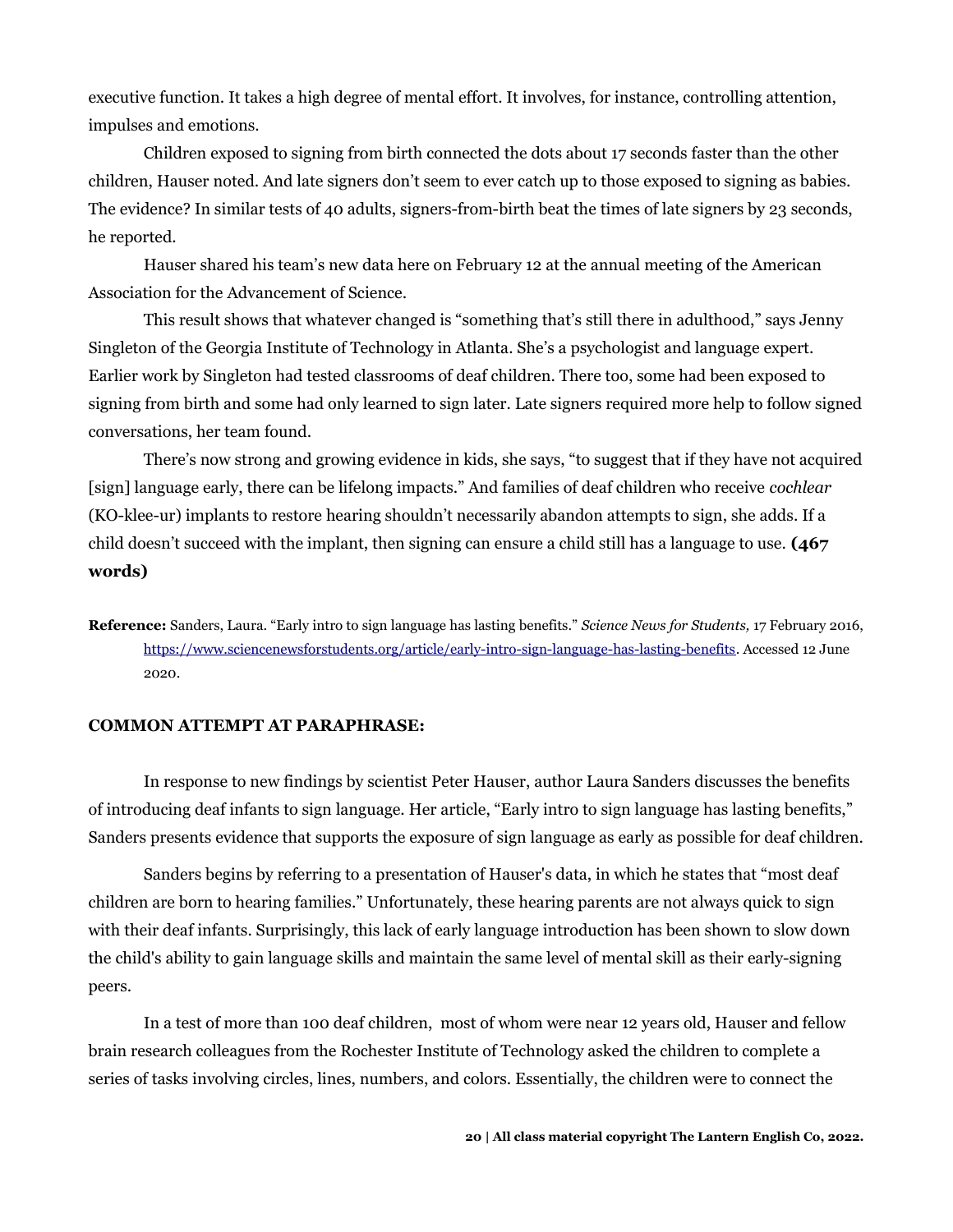circles using the number sequence as a guide, whilst not connecting circles of the same color. Findings reported that deaf children who had been signed to from birth were able to complete the test more quickly than those deaf children who did not gain exposure to sign language until they were toddlers.

These findings are comparable to other tests that have been completed by adults. Those adults who have been exposed to sign language since birth are regularly able to complete the tests more quickly than late signers, thus demonstrating that children exposed to sign language later on rarely reach the same level of mental skill as those exposed to sign language in infancy.

Obviously, the mental difference between children signed to as babies versus children who waited longer to be exposed to sign language continues into adulthood. Psychologist and language expert, Jenny Singleton has confirmed many of these findings in her own tests of deaf children. Frequently, early signers were more easily able to follow conversations than their late-signing peers.

Singleton suggests that there is plenty of evidence demonstrating negative long-lasting effects for children who are exposed to sign language even as late as toddler-hood. Many parents delay or stop signing to their deaf children, when a cochlear implant is given; however, Singleton advises that parents should continue signing with their children, because if the implant is not a success, their children will still need a way to communicate. **(409 words)**

#### **STRONGER PARAPHRASE:**

Most deaf children are born to hearing parents; however, many parents wonder when they should begin signing with their deaf child. Perhaps because hearing parents are not entirely prepared for having a deaf child or do not realize the benefits of early exposure to sign language, not all deaf children receive the same introduction to language. In addition, many parents rely on the prospect of cochlear implants to improve or correct hearing problems. Because of these things, many deaf children are not exposed to sign language until they are two or three years old. This may not seem like a big deal, but as Laura Sanders discusses in her article, "Early intro to sign language has lasting benefits," this lack of early exposure to a means of communication can affect the brain power of a hearing-impaired person for life.

In her article, Sanders compiles evidence from brain researcher Peter Hauser (Rochester Institute of Technology) and psychologist and language expert Jenny Singleton (Georgia Institute of Technology). Both Hauser and Singleton have conducted tests of deaf children, revealing that children who had been exposed to sign language from birth were able to complete a series of mentally-demanding tasks or comprehend a signed conversation more quickly than children who had late exposure to sign language.

Interestingly, both Hauser's and Singleton's findings are comparable to other tests completed by hearing-impaired adults. It becomes apparent then that the difference in mental ability and overall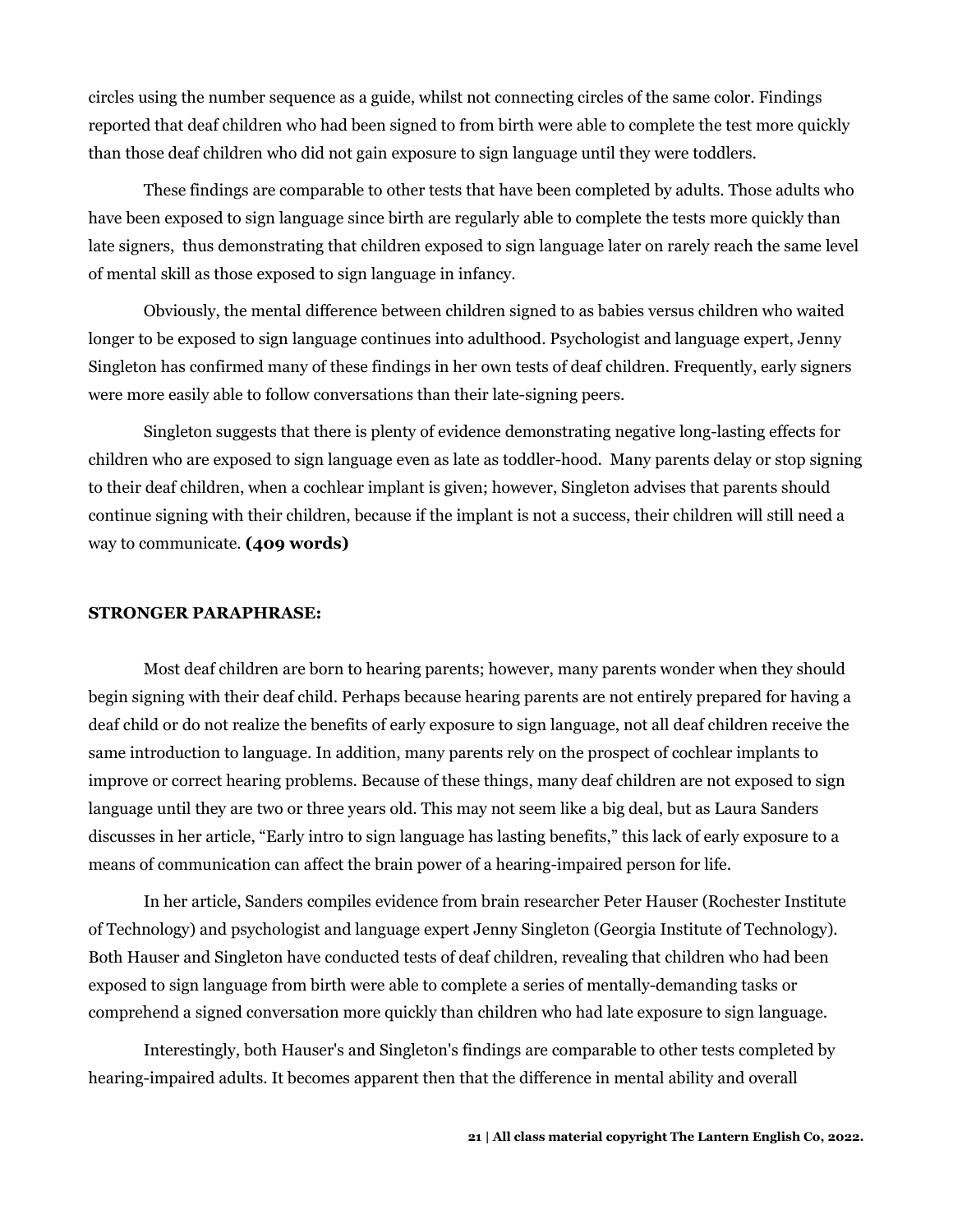comprehension does not disappear with childhood. Instead, hearing-impaired adults who had been exposed to sign language as infants also had faster test times and stronger mental skills than their latersigning counterparts.

Although it may be easy to postpone the introduction of sign language to deaf children, either for reasons of the parents' lack of knowledge of sign language or because of the potential of a restorative implant, Sanders points out that an early introduction to sign language creates a better opportunity for the success of deaf children. Her article presents compelling evidence by reputable researchers that this early exposure to sign language provides lifelong beneficial impacts to deaf children. Because deaf children who are signed to from birth gain stronger language skills and mental ability, parents should strongly consider introducing sign language in infancy. **(374 words)**

You will notice in the first paraphrase attempt that the student has essentially followed the same structure and order of the original article. The information is presented in generally the same way, although the student has paraphrased the individual paragraphs.

However, a strong paraphrase shows that you can express the main idea and most important details of an original without copying the structure of the original as a whole. You should notice in the second paraphrase example that the student has truly rewritten the original in a new way, while still maintaining the main idea and most important details of the original article.

Thus, we reiterate these two points:

- Once you understand the full meaning and have taken some notes, **put the original away so you are not tempted to plagiarize.** Now try to write out the full meaning, *in your own words*. Write as if you were telling a friend about the original and what it says.
- **Compare your paraphrase with the original to ensure that you have clearly and appropriately expressed all of the essential information. However, do NOT use the original as a guide for structure and organization. If you are having trouble writing your paraphrase without following along with the text, you need to read the original several more times until you can put it away and then paraphrase.**

**Assignment 1B:** Turn to your literature assignment to practice more paraphrase skills!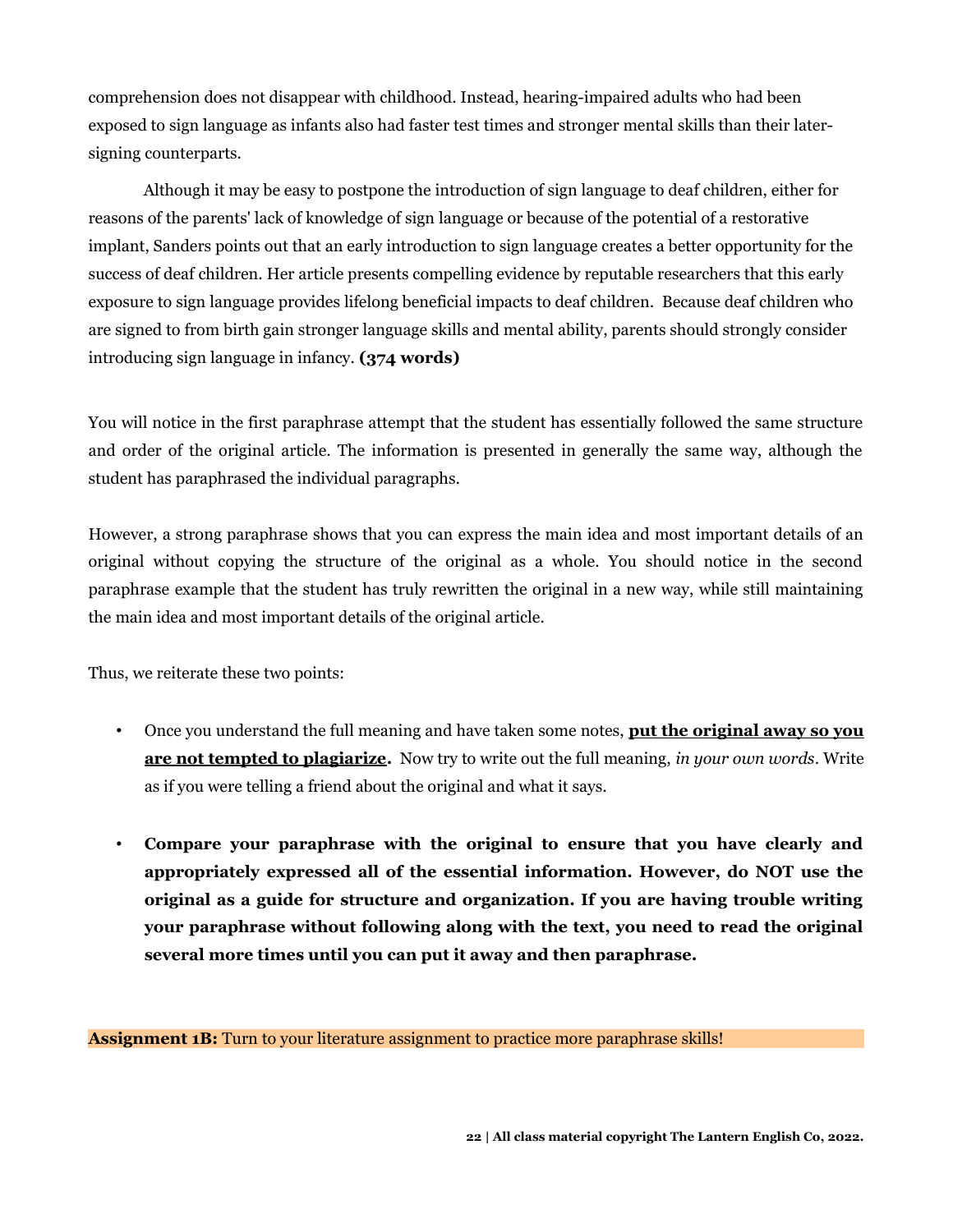#### **Source –**

1. Driscoll, Dana Lynn; Brizee, Allen. "Paraphrase: Write It In Your Own Words." *Purdue Online Writing Lab,* 2 August 2016.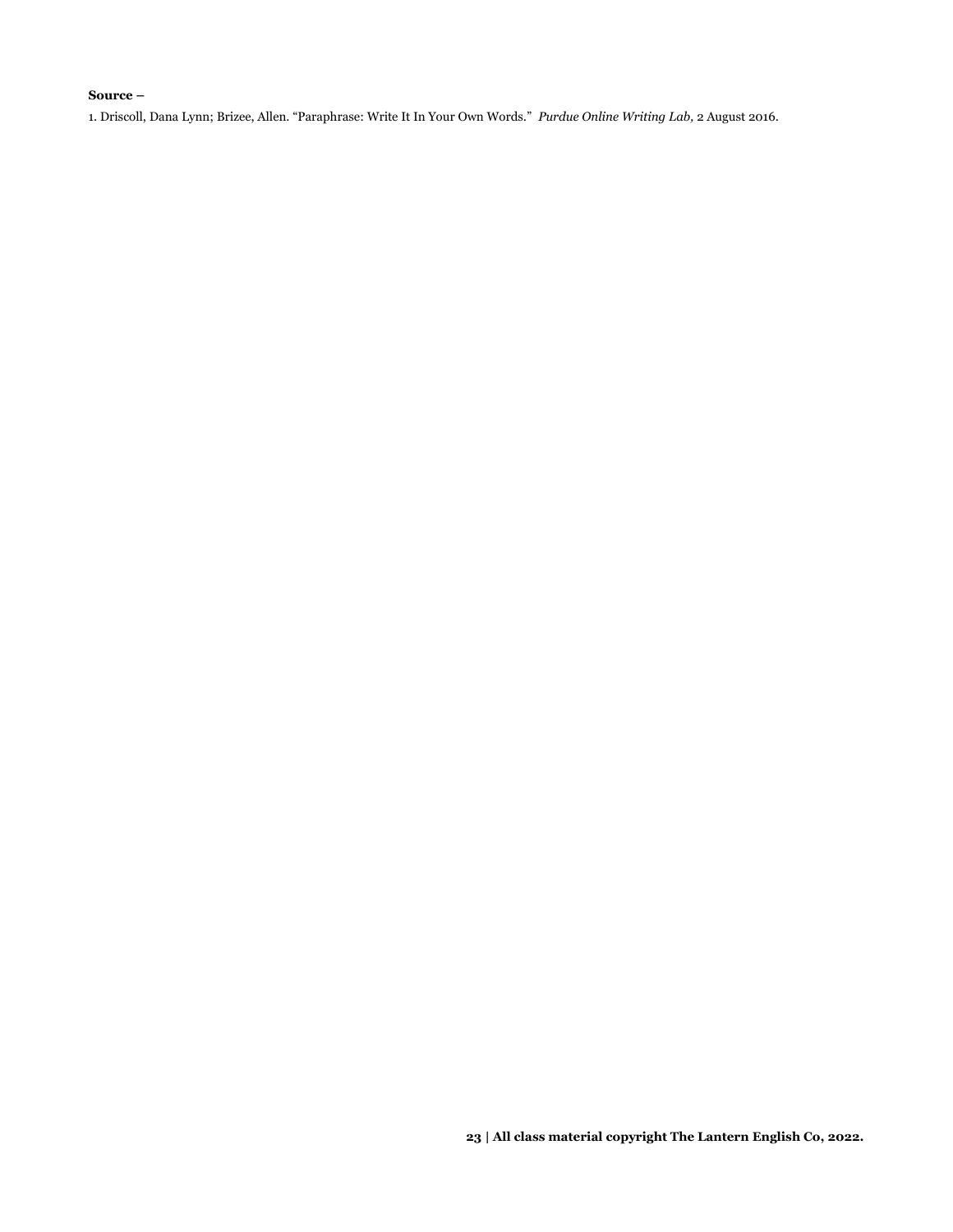

The Lantern English Co. English Program Level VII (12th Grade)

#### **Week One: Literature**

## **Lesson & Assignments: Federalist Papers vs. Anti-Federalist Papers**

This year, we are going to be covering a lot of challenging texts designed to encourage your critical thinking skills along with your ability to analyze and discuss various texts, styles, and arguments. We will be studying many different types of literature across varying cultures, continents, and centuries. Before you begin, you may wish to review some of our tips for successful reading experiences, attached with this week's lesson.

Ready? Let's get started.

Shortly after the American Colonies won their independence from England in the American Revolution, a governing document called the Articles of Confederation was created. This document was not put together nor adopted hastily or lightly. In fact, there were disputes over representation, state expansion into the West, and voting rights.

These Articles of Confederation were first adopted by the Continental Congress on 15 November 1777, but they were not ratified (officially agreed upon by all 13 colonies as being in force) until 01 March 1781. From this date until 1789, the Articles of Confederation functioned as the United States' first constitution.

This initial constitution officially named the Confederation of states as "the United States of America." It contained some key principles: a Congress with one vote per state, strong state governments, and a national government whose only power consisted of those areas not covered by state governments.

Missing from the Articles of Confederation was the ability of Congress to enforce any of the resolutions passed or finance itself. The Confederation also had no president, no system of judges, no executive agencies, and no ability to tax. To pay off state and national debts from the war, Congress had to resort to politely requesting that the states send money. This money was rarely sent.

Competition with foreign governments and manufacturers, worthless paper money printed by the Continental Congress, rebellions (such as Shays' Rebellion in 1787) against state governments, the inability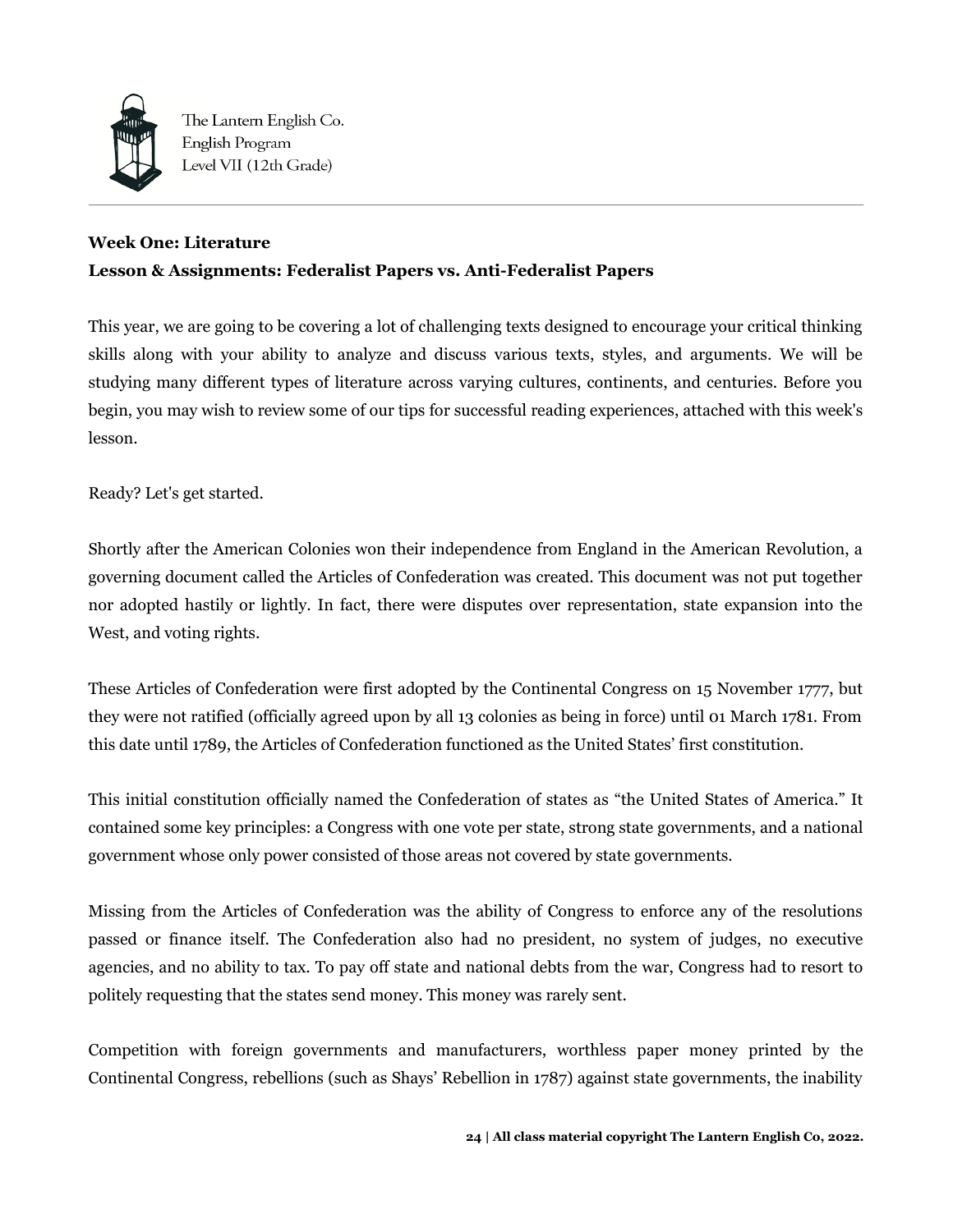to protect shipping or the country's borders caused its leaders to propose the idea of revising the Articles of Confederation. In 1787, a Constitutional Convention was held in Philadelphia to discuss how to best revise them. Rather than revise them, a group of men wrote a new constitution. This caused the discussion to quickly become a robust debate between two camps: the Federalists and the Anti-Federalists. In the most basic terms, Federalists wanted a strong, powerful national government while the Anti-Federalists wanted strong, powerful state governments.

To convince the citizens of the country that the new constitution was necessary, the Federalists wrote a series of essays, known today as the Federalist Papers. These were written by three men all working together and using the pseudonym, Publius. These men were Alexander Hamilton of NY (age 32), James Madison of Virginia (age 36), and John Jay of NY (age 43). Alexander Hamilton and James Madison wrote the majority of the 85 essays (51 from Hamilton and 29 from Madison) with John Jay contributing only five. These essays were often written hastily (sometimes four per week) and published in New York newspapers.

Alarmed by this, the Anti-Federalists began writing responses to the essays under a variety of pseudonyms, publishing them in local papers, and reading them as speeches. While the essays were all written anonymously, we know the names of some of the famous Anti-Federalists. They include: Patrick Henry of Virginia (age 52), Samuel Adams of Massachusetts (age 66), Richard Henry Lee of Virginia (age 56), and John Hancock of Massachusetts (age 51).

The winners of the debate were, by and large, the Federalists, as the new constitution was adopted and signed on September  $17<sup>th</sup>$ , 1787. However, some of the concerns raised by the Anti-Federalists were addressed in the final version. Even more of their concerns were addressed when the Bill of Rights was signed on December  $15^{th}$ , 1791.

Below you will find both Federalist and Anti-Federalist essays on the following topics:

- 1. Topic: Strong or Weak Central Government
- 2. Topic: Standing Army
- 3. Topic: Federal Government vs. State Governments
- 4. Topic: Presidential Powers
- 5. Topic: The Right of Recall: An Amendment proposed by New York State

Please read through all of the essays carefully before starting the homework.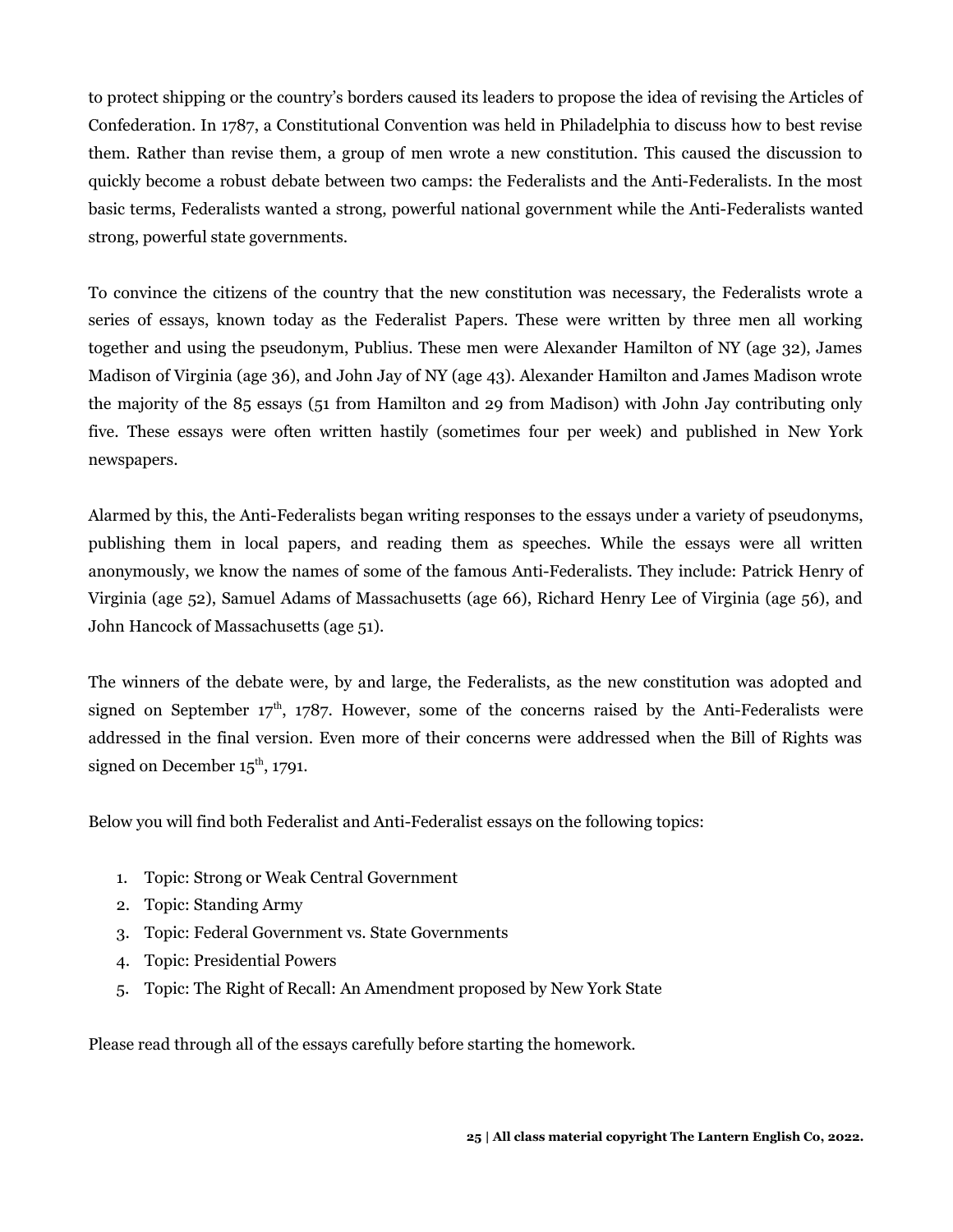## **Topic: Strong or Weak Central Government**

#### Federalist Paper #9

<http://www.let.rug.nl/usa/documents/1786-1800/the-federalist-papers/the-federalist-9.php>

A FIRM Union will be of the utmost moment to the peace and liberty of the States, as a barrier against domestic faction and insurrection.

The utility of a Confederacy, as well to suppress faction and to guard the internal tranquility of States, as to increase their external force and security, is in reality not a new idea. It has been practiced upon in different countries and ages, and has received the sanction of the most approved writers on the subject of politics.

So far are the suggestions of Montesquieu from standing in opposition to a general Union of the States, that he explicitly treats of a confederate republic as the expedient for extending the sphere of popular government, and reconciling the advantages of monarchy with those of republicanism.

"It is very probable," (says he) "that mankind would have been obliged at length to live constantly under the government of a single person, had they not contrived a kind of constitution that has all the internal advantages of a republican, together with the external force of a monarchical government. I mean a confederate republic.

This form of government is a convention by which several smaller states agree to become members of a larger one, which they intend to form. It is a kind of assemblage of societies that constitute a new one, capable of increasing, by means of new associations, till they arrive to such a degree of power as to be able to provide for the security of the united body.

A republic of this kind, able to withstand an external force, may support itself without any internal corruptions. The form of this society prevents all manner of inconveniences.

If a single member should attempt to usurp the supreme authority, he could not be supposed to have an equal authority and credit in all the confederate states. Were he to have too great influence over one, this would alarm the rest. Were he to subdue a part, that which would still remain free might oppose him with forces independent of those which he had usurped and overpower him before he could be settled in his usurpation.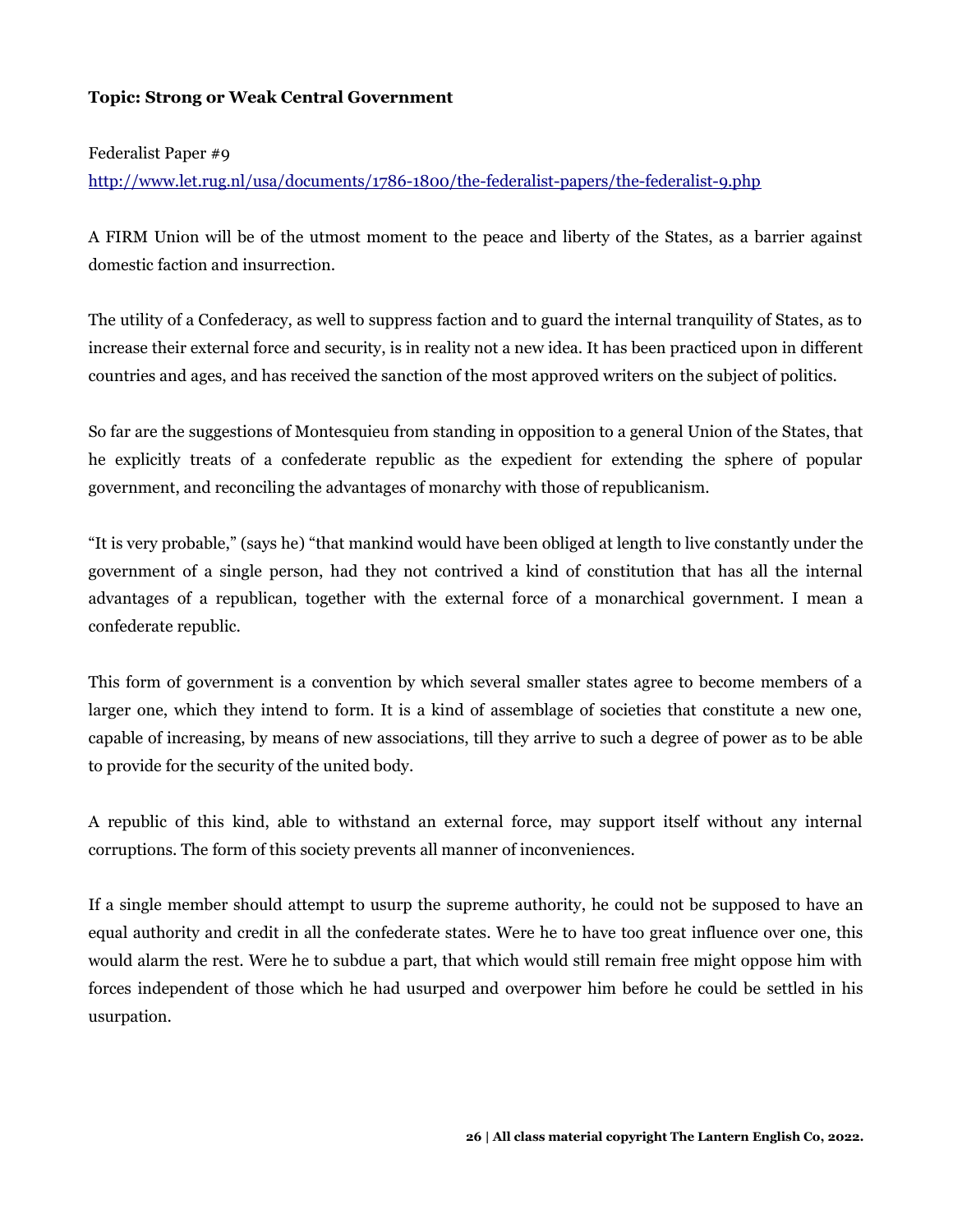Should a popular insurrection happen in one of the confederate states the others are able to quell it. Should abuses creep into one part, they are reformed by those that remain sound. The state may be destroyed on one side, and not on the other; the confederacy may be dissolved, and the confederates preserve their sovereignty. As this government is composed of small republics, it enjoys the internal happiness of each; and with respect to its external situation, it is possessed, by means of the association, of all the advantages of large monarchies.''

#### **Topic: Strong or Weak Central Government**

#### Anti-Federalist Paper #9

<http://resources.utulsa.edu/law/classes/rice/Constitutional/AntiFederalist/09.htm>

*Note: This response was written by the Anti-Federalists as if they were Federalists. It is designed to mock the Federalist viewpoint by pointing out its flaws in a sarcastic manner. In essence, the Anti-Federalists were trying to point out the real message the Federalists' actions conveyed.*

We the Aristocratic party of the United States, lamenting the many inconveniences to which the late confederation subjected the well-born, the better kind of people, bringing them down to the level of the rabble -- and holding in utter detestation that frontispiece to every bill of rights, "that all men are born equal" -- beg leave (for the purpose of drawing a line between such as we think were ordained to govern, and such as were made to bear the weight of government without having any share in its administration) to submit to our Friends in the first class for their inspection, the following defense of our monarchical, aristocratical democracy.

1st. As a majority of all societies consist of men who (though totally incapable of thinking or acting in governmental matters) are more readily led than driven, we have thought meet to indulge them in something like a democracy in the new constitution, which part we have designated by the popular name of the House of Representatives. But to guard against every possible danger from this lower house, we have subjected every bill they bring forward, to the double negative of our upper house and president.

2d. They will from the perpetuality of office be under our eye, and in a short time will think and act like us, independently of popular whims and prejudices. For the assertion "that evil communications corrupt good manners," is not more true than its reverse. We have allowed this house the power to impeach, but we have tenaciously reserved the right to try. We hope gentlemen, you will see the policy of this clause -- for what matters it who accuses, if the accused is tried by his friends. In fine, this plebeian house will have little power, and that little be rightly shaped by our house of gentlemen, who will have a very extensive influence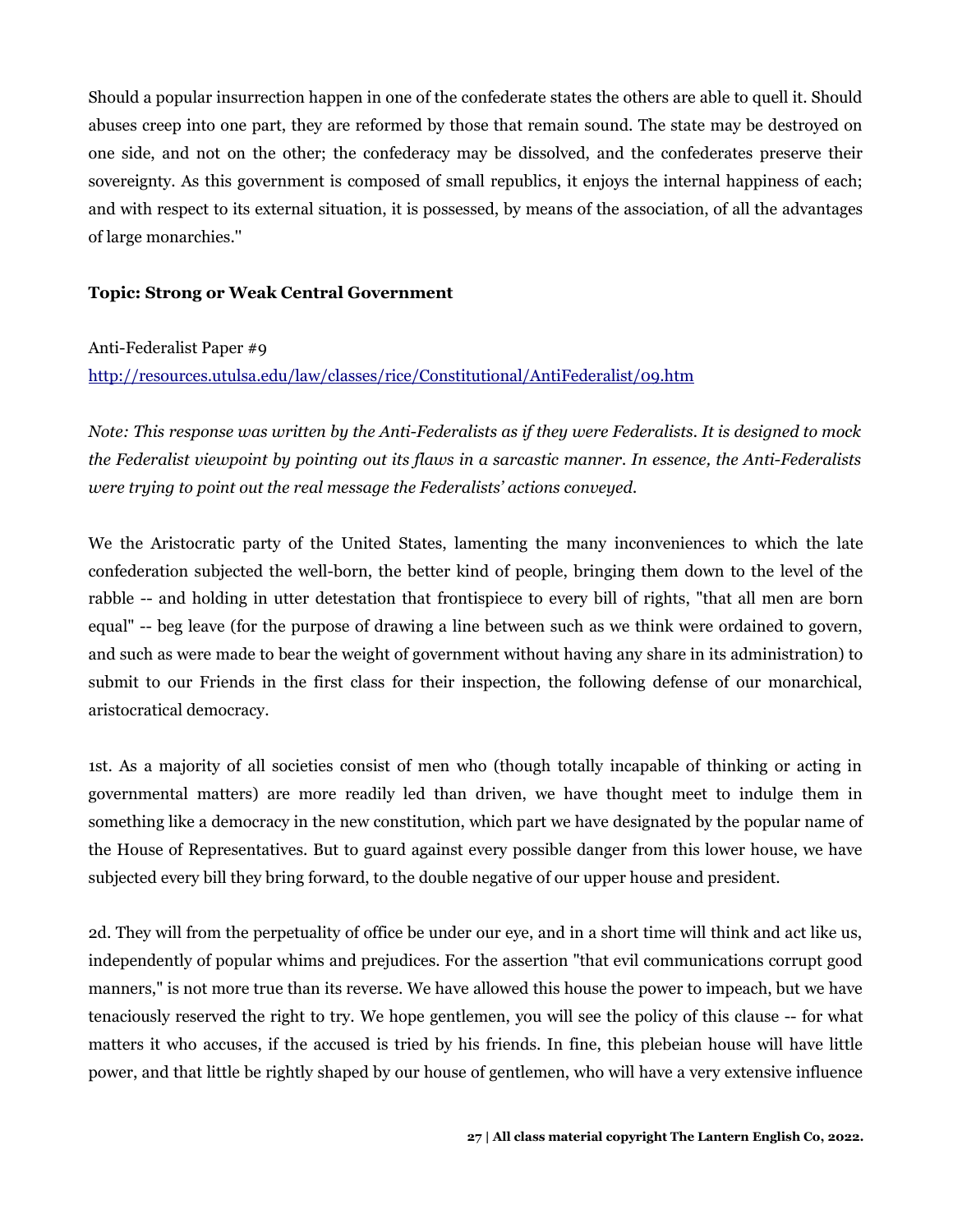-- from their being chosen out of the genteeler class ... It is true, every third senatorial seat is to be vacated duennually, but two-thirds of this influential body will remain in office, and be ready to direct or (if necessary) bring over to the good old way, the young members, if the old ones should not be returned...

We have frequently endeavored to effect in our respective states, the happy discrimination which pervades this system; but finding we could not bring the states into it individually, we have determined ... and have taken pains to leave the legislature of each free and independent state, as they now call themselves, in such a situation that they will eventually be absorbed by our grand continental vortex, or dwindle into petty corporations, and have power over little else than yoking hogs or determining the width of cart wheels.

We have so interwoven continental and state legislatures that they cannot exist separately; whereas we in truth only leave them the power of electing us, for what can a provincial legislature do when we possess the exclusive regulation of external and internal commerce, excise, duties, imposts, post-offices and roads; when we and we alone, have the power to wage war, make peace, coin money (if we can get bullion) if not, borrow money, organize the militia and call them forth to execute our decrees, and crush insurrections assisted by a noble body of veterans subject to our nod, which we have the power of raising and keeping even in the time of peace.

I repeat it, what have we to fear armed with such powers, with a president at our head who is captain - general of the army, navy and militia of the United States, who can make and unmake treaties, appoint and commission ambassadors and other ministers, who can grant or refuse reprieves or pardons, who can make judges of the supreme and other continental courts -- in short, who will be the source, the fountain of honor, profit and power, whose influence like the rays of the sun, will diffuse itself far and wide, will exhale all democratical vapors and break the clouds of popular insurrection?

Now, can a question arise in the colonial courts, which the ingenuity or sophistry of an able lawyer may not bring within one or other of the above cases? Certainly not. Then our court will have original or appellate jurisdiction in all cases -- and if so, how fallen are state judicatures -- and must not every provincial law yield to our supreme flat? Our constitution answers yes. . . . And finally we shall entrench ourselves so as to laugh at the cabals of the commonalty.

We have said nothing about a bill of rights, for we viewed it as an eternal clog upon our designs, as a lock chain to the wheels of government -- though, by the way, as we have not insisted on rotation in our offices, the simile of a wheel is ill.

We have for some time considered the freedom of the press as a great evil -- it spreads information, and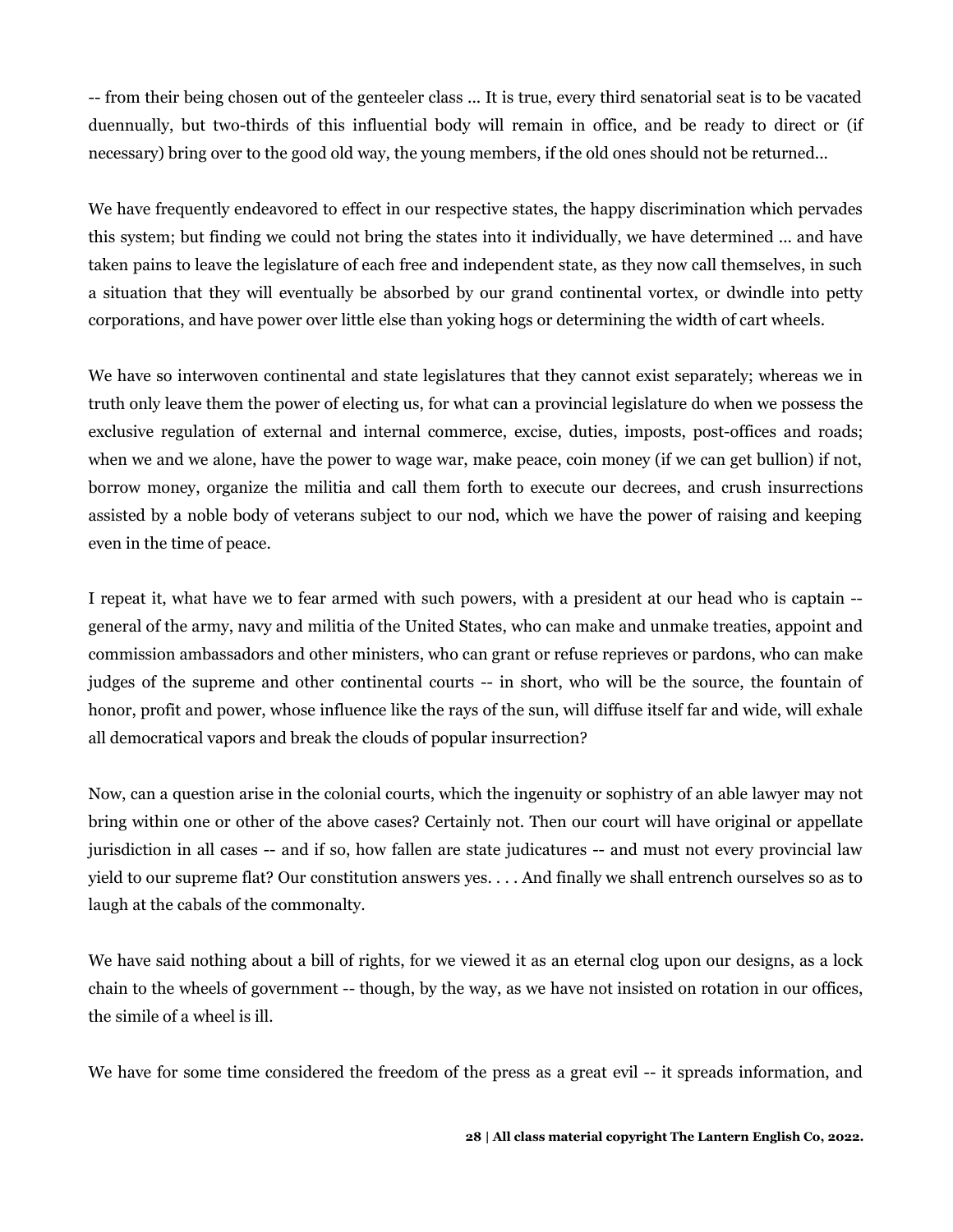begets a licentiousness in the people which needs the rein more than the spur; besides, a daring printer may expose the plans of government and lessen the consequence of our president and senate -- for these and many other reasons we have said nothing with respect to the "right of the people to speak and publish their sentiments" or about their "palladiums of liberty" and such stuff.

We do not much like that sturdy privilege of the people -- the right to demand the writ of habeas corpus. We have therefore reserved the power of refusing it in cases of rebellion, and you know we are the judges of what is rebellion.... Our friends we find have been assiduous in representing our federal calamities, until at length the people at large -- frightened by the gloomy picture on one side, and allured by the prophecies of some of our fanciful and visionary adherents on the other -- are ready to accept and confirm our proposed government without the delay or forms of examination -- which was the more to be wished, as they are wholly unfit to investigate the principles or pronounce on the merit of so exquisite a system.

Impressed with a conviction that this constitution is calculated to restrain the influence and power of the LOWER CLASS -- to draw that discrimination we have so long sought after; to secure to our friends privileges and offices, which were not to be ... [obtained] under the former government, because they were in common; to take the burden of legislation and attendance on public business off the commonalty, who will be much better able thereby to prosecute with effect their private business; to destroy that political thirteen headed monster, the state sovereignties; to check the licentiousness of the people by making it dangerous to speak or publish daring or tumultuary sentiments; to enforce obedience to laws by a strong executive, aided by military pensioners; and finally to promote the public and private interests of the better kind of people -- we submit it to your judgment to take such measures for its adoption as you in your wisdom may think fit.

Signed by unanimous order of the lords spiritual and temporal.

## **Topic: Standing Army**

#### Federalist Paper #24

<http://www.let.rug.nl/usa/documents/1786-1800/the-federalist-papers/the-federalist-24.php>

Though a wide ocean separates the United States from Europe, yet there are various considerations that warn us against an excess of confidence or security. On one side of us, and stretching far into our rear, are growing settlements subject to the dominion of Britain. On the other side, and extending to meet the British settlements, are colonies and establishments subject to the dominion of Spain. This situation and the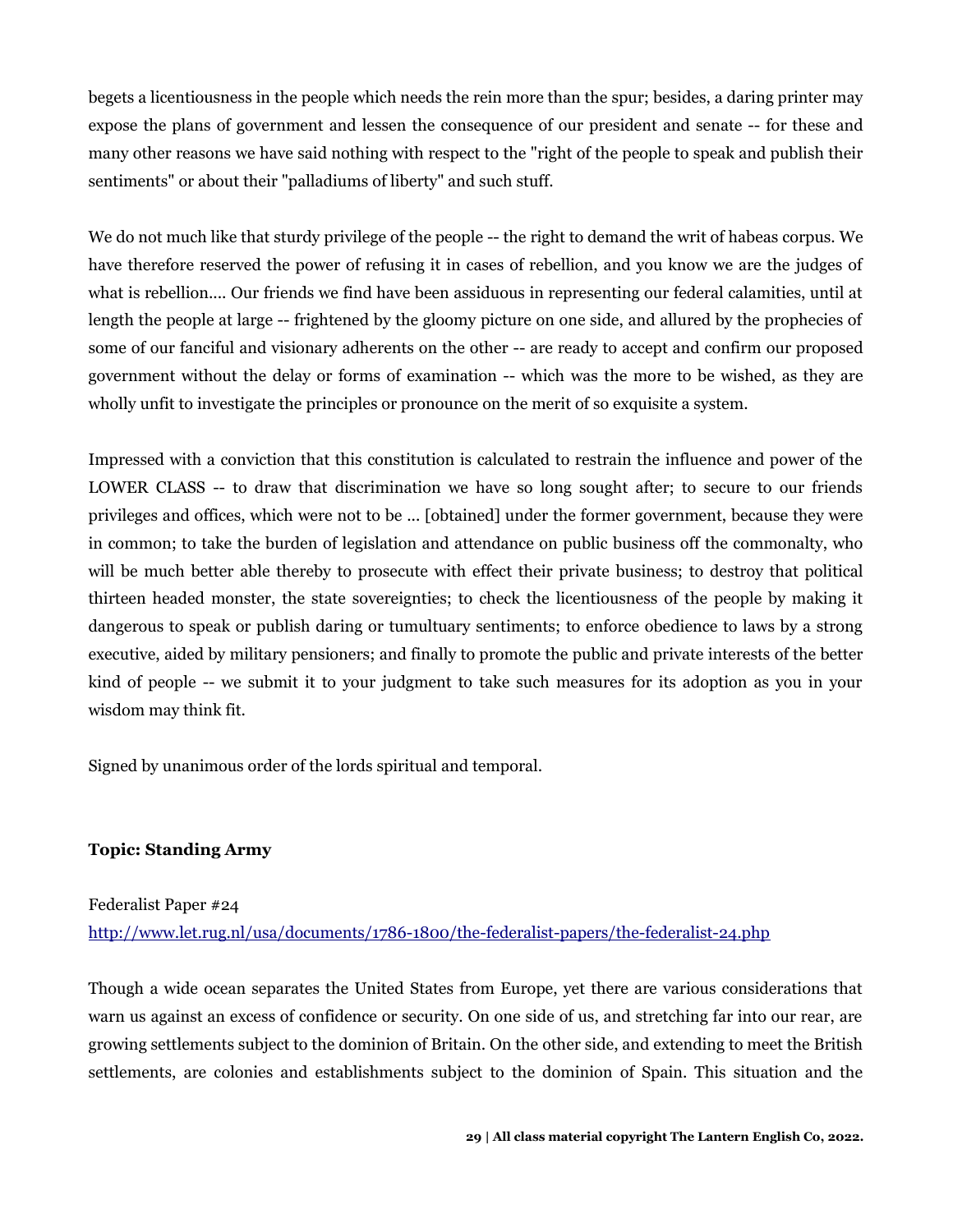vicinity of the West India Islands, belonging to these two powers create between them, in respect to their American possessions and in relation to us, a common interest. The savage tribes on our Western frontier ought to be regarded as our natural enemies, their natural allies, because they have most to fear from us, and most to hope from them.

Previous to the Revolution, and ever since the peace, there has been a constant necessity for keeping small garrisons on our Western frontier. No person can doubt that these will continue to be indispensable, if it should only be against the ravages and depredations of the Indians. These garrisons must either be furnished by occasional detachments from the militia, or by permanent corps in the pay of the government. The first is impracticable; and if practicable, would be pernicious. The militia would not long, if at all, submit to be dragged from their occupations and families to perform that most disagreeable duty in times of profound peace. And if they could be prevailed upon or compelled to do it, the increased expense of a frequent rotation of service, and the loss of labor and disconcertion of the industrious pursuits of individuals, would form conclusive objections to the scheme. It would be as burdensome and injurious to the public as ruinous to private citizens. The latter resource of permanent corps in the pay of the government amounts to a standing army in time of peace; a small one, indeed, but not the less real for being small. Here is a simple view of the subject, that shows us at once the impropriety of a constitutional interdiction of such establishments, and the necessity of leaving the matter to the discretion and prudence of the legislature.

In proportion to our increase in strength, it is probable, nay, it may be said certain, that Britain and Spain would augment their military establishments in our neighborhood. If we should not be willing to be exposed, in a naked and defenseless condition, to their insults and encroachments, we should find it expedient to increase our frontier garrisons in some ratio to the force by which our Western settlements might be annoyed. There are, and will be, particular posts, the possession of which will include the command of large districts of territory, and facilitate future invasions of the remainder. It may be added that some of those posts will be keys to the trade with the Indian nations. Can any man think it would be wise to leave such posts in a situation to be at any instant seized by one or the other of two neighboring and formidable powers? To act this part would be to desert all the usual maxims of prudence and policy.

If we mean to be a commercial people, or even to be secure on our Atlantic side, we must endeavor, as soon as possible, to have a navy. To this purpose there must be dock-yards and arsenals; and for the defense of these, fortifications, and probably garrisons. When a nation has become so powerful by sea that it can protect its dock-yards by its fleets, this supersedes the necessity of garrisons for that purpose; but where naval establishments are in their infancy, moderate garrisons will, in all likelihood, be found an indispensable security against descents for the destruction of the arsenals and dock-yards, and sometimes of the fleet itself.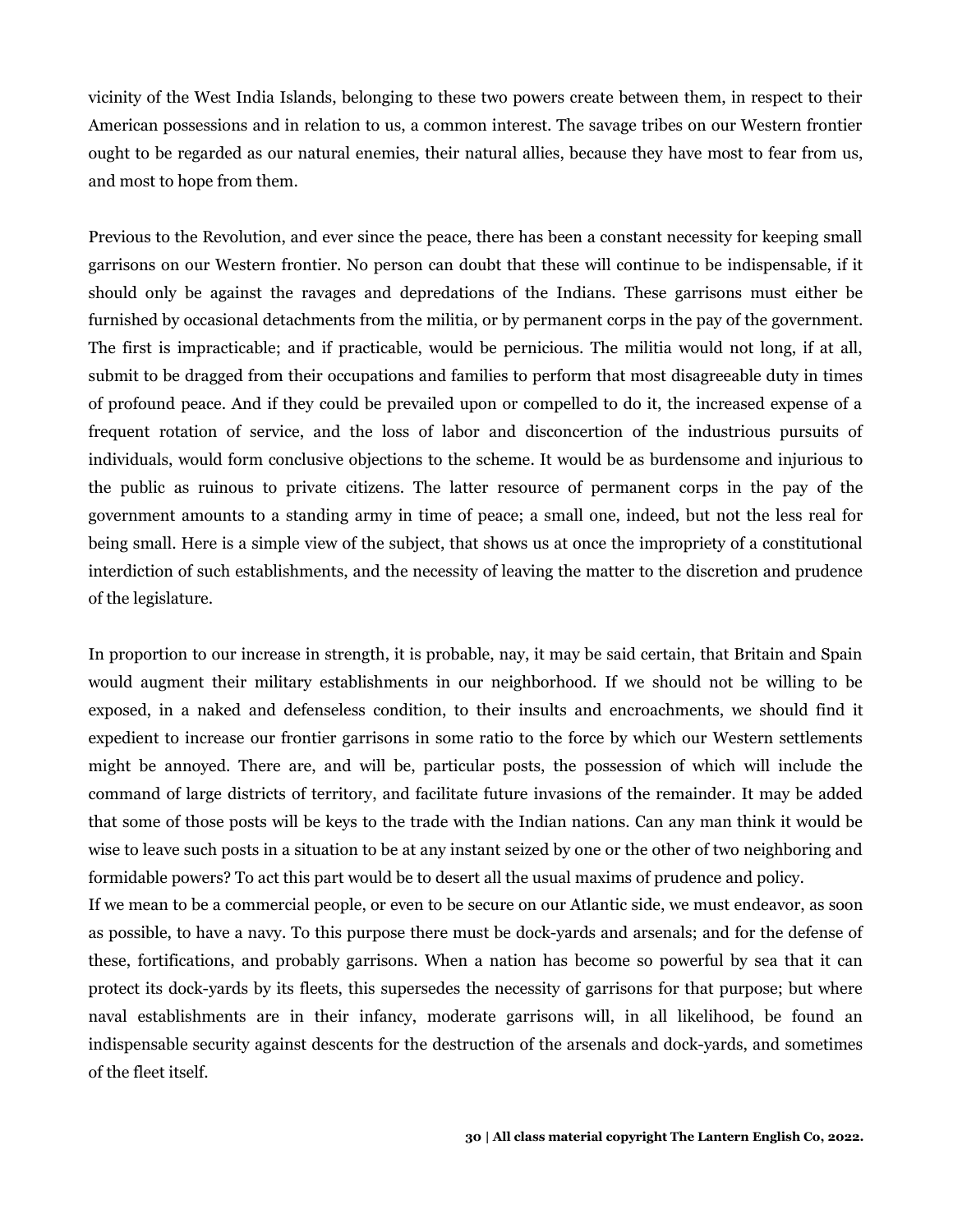## **Topic: Standing Army**

Anti-Federalist Paper #24

## <http://resources.utulsa.edu/law/classes/rice/Constitutional/AntiFederalist/24.htm>

. . . . Standing armies are dangerous to the liberties of a people. . . . [If] necessary, the truth of the position might be confirmed by the history of almost every nation in the world. A cloud of the most illustrious patriots of every age and country, where freedom has been enjoyed, might be adduced as witnesses in support of the sentiment.

But, why is this provision so ridiculous? Because, says this author, it is unnecessary. But, why is it unnecessary? Because, "the principles and habits, as well as the power of the Americans are directly opposed to standing armies; and there is as little necessity to guard against them by positive constitutions, as to prohibit the establishment of the Mahometan religion."

It is admitted then, that a standing army in time of peace is an evil. I ask then, why should this government be authorized to do evil? If the principles and habits of the people of this country are opposed to standing armies in time of peace, if they do not contribute to the public good, but would endanger the public liberty and happiness, why should the government be vested with the power?

But this author supposes, that no danger is to be apprehended from the exercise of this power, because if armies are kept up, it will be by the people themselves, and therefore, to provide against it would be as absurd as for a man to "pass a law in his family, that no troops should be quartered in his family by his consent." This reasoning supposes, that the general government is to be exercised by the people of America themselves.

But such an idea is groundless and absurd. There is surely a distinction between the people and their rulers, even when the latter are representatives of the former. They certainly are not identically the same, and it cannot be disputed, but it may and often does happen, that they do not possess the same sentiments or pursue the same interests.

Besides, if the habits and sentiments of the people of America are to be relied upon, as the sole security against the encroachment of their rulers, all restrictions in constitutions are unnecessary; nothing more is requisite, than to declare who shall be authorized to exercise the powers of government, and about this we need not be very careful -- for the habits and principles of the people will oppose every abuse of power.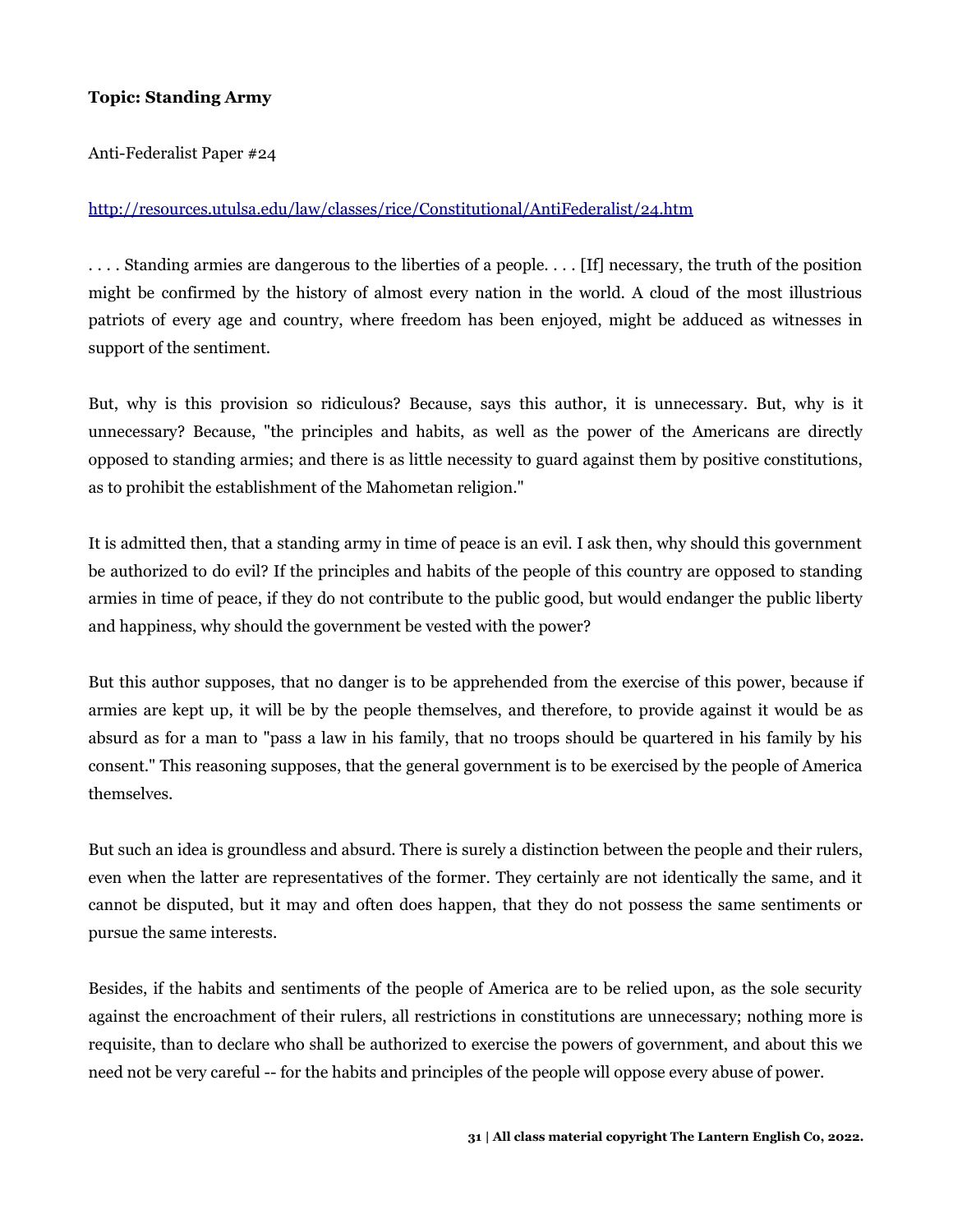The idea that there is no danger of the establishment of a standing army, under the new constitution, is without foundation.

It is a well known fact, that a number of those who had an agency in producing this system, and many of those who it is probable will have a principal share in the administration of the government under it, if it is adopted, are avowedly in favor of standing armies. It is a language common among them, "That no people can be kept in order, unless the government have an army to awe them into obedience; it is necessary to support the dignity of government, to have a military establishment."

And there will not be wanting a variety of plausible reasons to justify the raising one, drawn from the danger we are in from the Indians on our frontiers, or from the European provinces in our neighborhood. If to this we add, that an army will afford a decent support, and agreeable employment to the young men of many families, who are too indolent to follow occupations that will require care and industry, and too poor to live without doing any business, we can have little reason to doubt but that we shall have a large standing army as soon as this government can find money to pay them, and perhaps sooner.

#### **Topic: Federal Government vs. State Governments**

#### Federalist Paper #45

<http://www.let.rug.nl/usa/documents/1786-1800/the-federalist-papers/the-federalist-45.php>

But if the Union, as has been shown, be essential to the security of the people of America against foreign danger; if it be essential to their security against contentions and wars among the different States; if it be essential to guard them against those violent and oppressive factions which embitter the blessings of liberty, and against those military establishments which must gradually poison its very fountain *(note: discussed in Federalist and Anti Federalist Papers #23)*; if, in a word, the Union be essential to the happiness of the people of America, is it not preposterous, to urge as an objection to a government, without which the objects of the Union cannot be attained, that such a government may derogate from the importance of the governments of the individual States?

Was, then, the American Revolution effected, was the American Confederacy formed, was the precious blood of thousands spilt, and the hard-earned substance of millions lavished, not that the people of America should enjoy peace, liberty, and safety, but that the government of the individual States, that particular municipal establishments, might enjoy a certain extent of power, and be arrayed with certain dignities and attributes of sovereignty?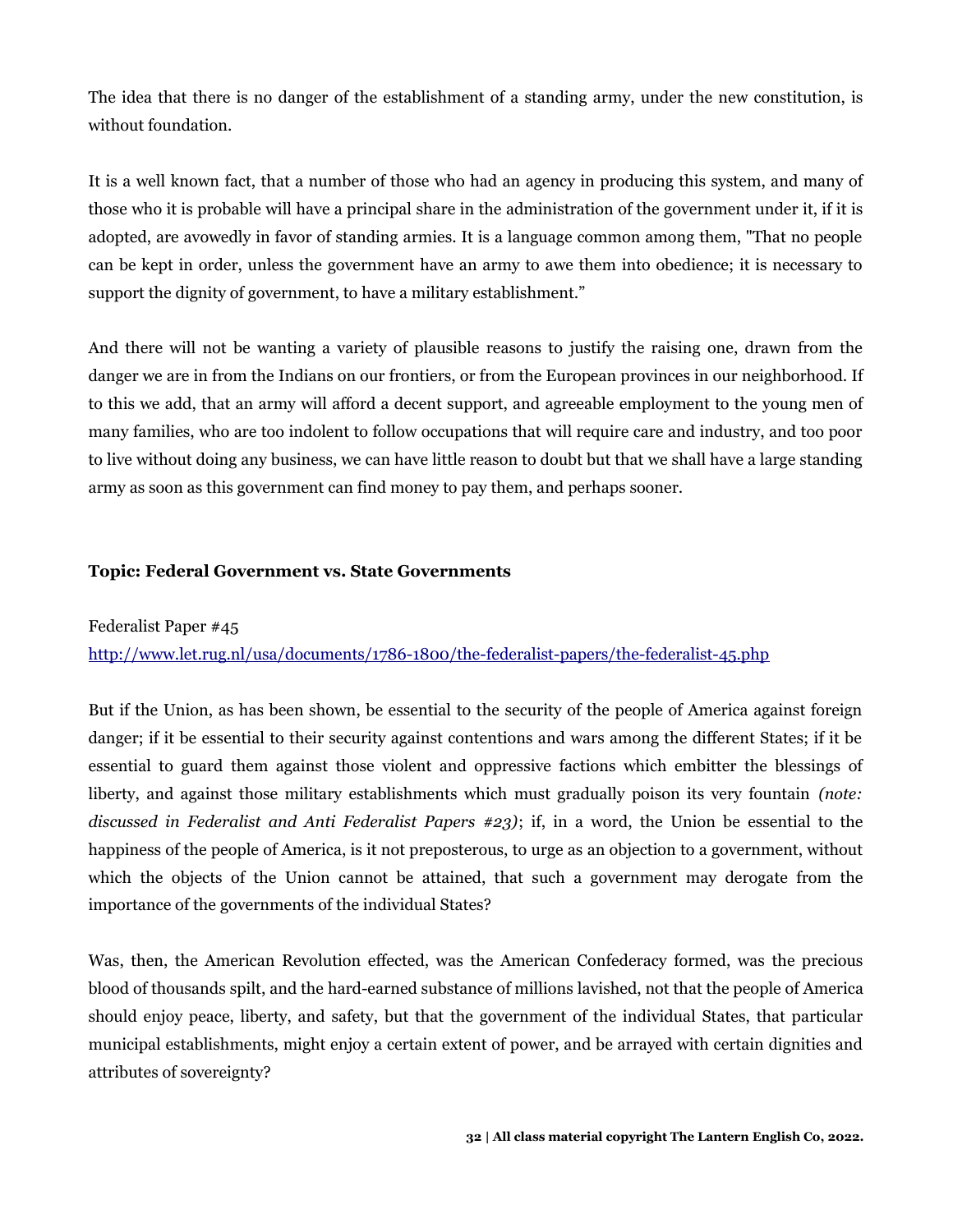The State government will have the advantage of the Federal government, whether we compare them in respect to the immediate dependence of the one on the other; to the weight of personal influence which each side will possess; to the powers respectively vested in them; to the predilection and probable support of the people; to the disposition and faculty of resisting and frustrating the measures of each other.

The State governments may be regarded as constituent and essential parts of the federal government; whilst the latter is nowise essential to the operation or organization of the former. Without the intervention of the State legislatures, the President of the United States cannot be elected at all. They must in all cases have a great share in his appointment, and will, perhaps, in most cases, of themselves determine it. The Senate will be elected absolutely and exclusively by the State legislatures. Even the House of Representatives, though drawn immediately from the people, will be chosen very much under the influence of that class of men, whose influence over the people obtains for themselves an election into the State legislatures. Thus, each of the principal branches of the federal government will owe its existence more or less to the favor of the State governments, and must consequently feel a dependence, which is much more likely to beget a disposition too obsequious than too overbearing towards them.

On the other side, the component parts of the State governments will in no instance be indebted for their appointment to the direct agency of the federal government, and very little, if at all, to the local influence of its members. The number of individuals employed under the Constitution of the United States will be much smaller than the number employed under the particular States. There will consequently be less of personal influence on the side of the former than of the latter. The members of the legislative, executive, and judiciary departments of thirteen and more States, the justices of peace, officers of militia, ministerial officers of justice, with all the county, corporation, and town officers, for three millions and more of people, intermixed, and having particular acquaintance with every class and circle of people, must exceed, beyond all proportion, both in number and influence, those of every description who will be employed in the administration of the federal system.

#### **Topic: Federal Government vs. State Governments**

#### Anti-Federalist Paper #45

<http://resources.utulsa.edu/law/classes/rice/Constitutional/AntiFederalist/45.htm>

The state governments are considered in . . . [the new constitution] as mere dependencies, existing solely by its toleration, and possessing powers of which they may be deprived whenever the general government is disposed so to do. If then the powers of the state governments are to be totally absorbed, in which all agree, and only differ as to the mode -- whether it will be effected by a rapid progression, or by as certain, but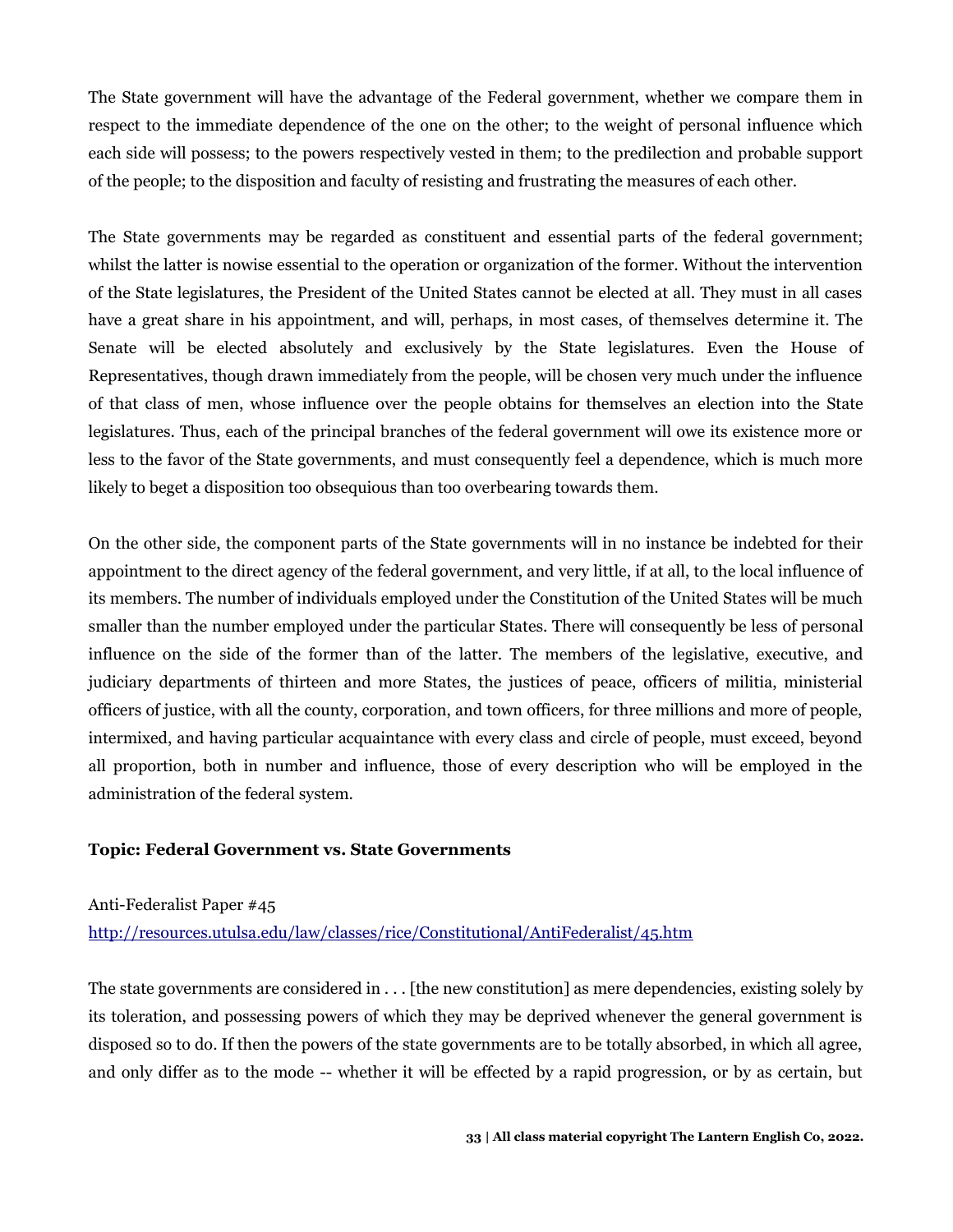slower, operations -- what is to limit the oppression of the general government?

Where are the rights, which are declared to be incapable of violation? And what security have people against the wanton oppression of unprincipled governors? No constitutional redress is pointed out, and no express declaration is contained in it, to limit the boundaries of their rulers. Beside which the mode and period of their being elected tends to take away their responsibility to the people over whom they may, by the power of the purse and the sword, domineer at discretion. Nor is there a power on earth to tell them, What dost thou? or, Why dost thou so?

I shall now proceed to compare the constitution of the state of New York with the proposed federal government, distinguishing the paragraphs in the former, which are rendered nugatory by the latter; those which are in a great measure enervated, and such as are in the discretion of the general government to permit or not.…

1 & 37

The 1st "Ordains, determines, and declares that no authority shall on any pretence whatever be exercised over the people or the members of this State, but such as shall be derived from and granted by them."

The 37th, "That no purchases or contracts for the sale of lands with or of the Indians within the limits of this state, shall be binding on the Indians, or deemed valid, unless made under the authority and with the consent of the legislature of this state."

What have we reasonably to expect will be their conduct [i.e., the new national government] when possessed of the powers "to regulate commerce with foreign nations, and among the several states, and with the Indian tribes," when they are armed with legislative, executive, and judicial powers, and their laws the supreme laws of the land. And when the states are prohibited, without the consent of Congress, to lay any "imposts or duties on imports," and if they do they shall be for the use of the Treasury of the United States -- and all such laws subject to the revision and control of Congress.

It is . . . evident that this state, by adopting the new government, will enervate their legislative rights, and totally surrender into the hands of Congress the management and regulation of the Indian trade to an improper government, and the traders to be fleeced by iniquitous impositions, operating at one and the same time as a monopoly and a poll-tax.

The 2nd provides "that the supreme legislative power within this state shall be vested in two separate and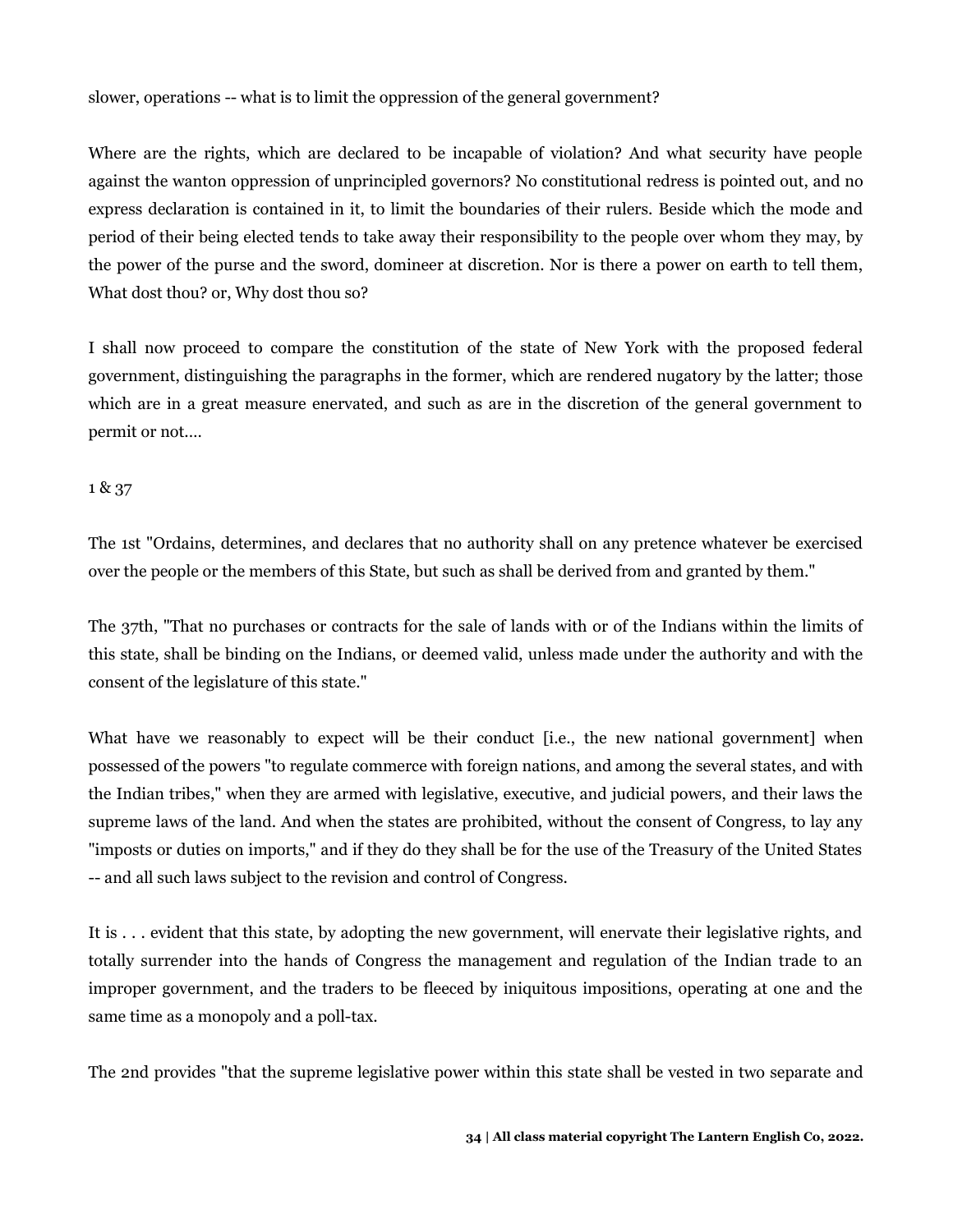distinct bodies of men, the one to be called the assembly, and the other to be called the senate of the state of New York, who together shall form the legislature."

The 3rd provides against laws that may be hastily and inadvertently passed, inconsistent with the spirit of the constitution and the public good, and that "the governor, the chancellor and judges of the supreme court, shall revise all bills about to be passed into laws, by the legislature."

The 9th provides "that the assembly shall be the judge of their own members, and enjoy the same privileges, and proceed in doing business in like manner as the assembly of the colony of New York of right formerly did."

The 12th provides "that the senate shall, in like manner, be judges of their own members," etc.

The 31st describes even the style of laws -- that the style of all laws shall be as follows: "Be it enacted by he people of the state of New York represented in senate and assembly," and that all writs and proceedings shall run in the name of the people of the state of New York, and tested in the name of the chancellor or the chief judge from whence they shall issue.

The powers vested in the legislature of this state by these paragraphs will be weakened, for the proposed new government declares that "all legislative powers therein granted shall be vested in a congress of the United States, which shall consist of a senate and a house of representatives," and it further prescribes, that "this constitution and the laws of the United States, which shall be made in pursuance thereof; and all treaties made, or which shalt be made under the authority of the United States, shall be the supreme law of the land, and the judges in every state shall be bound thereby, anything in the constitution or laws of any state to the contrary notwithstanding; and the members of the several state legislatures, and all executive and judicial officers, both of the United States and of the several states, shall be bound by oath or affirmation to support this constitution."

## **Topic: Presidential Powers**

#### Federalist Paper #74

<http://www.let.rug.nl/usa/documents/1786-1800/the-federalist-papers/the-federalist-74.php>

THE President of the United States is to be "commander-in-chief of the army and navy of the United States, and of the militia of the several States when called into the actual service of the United States.''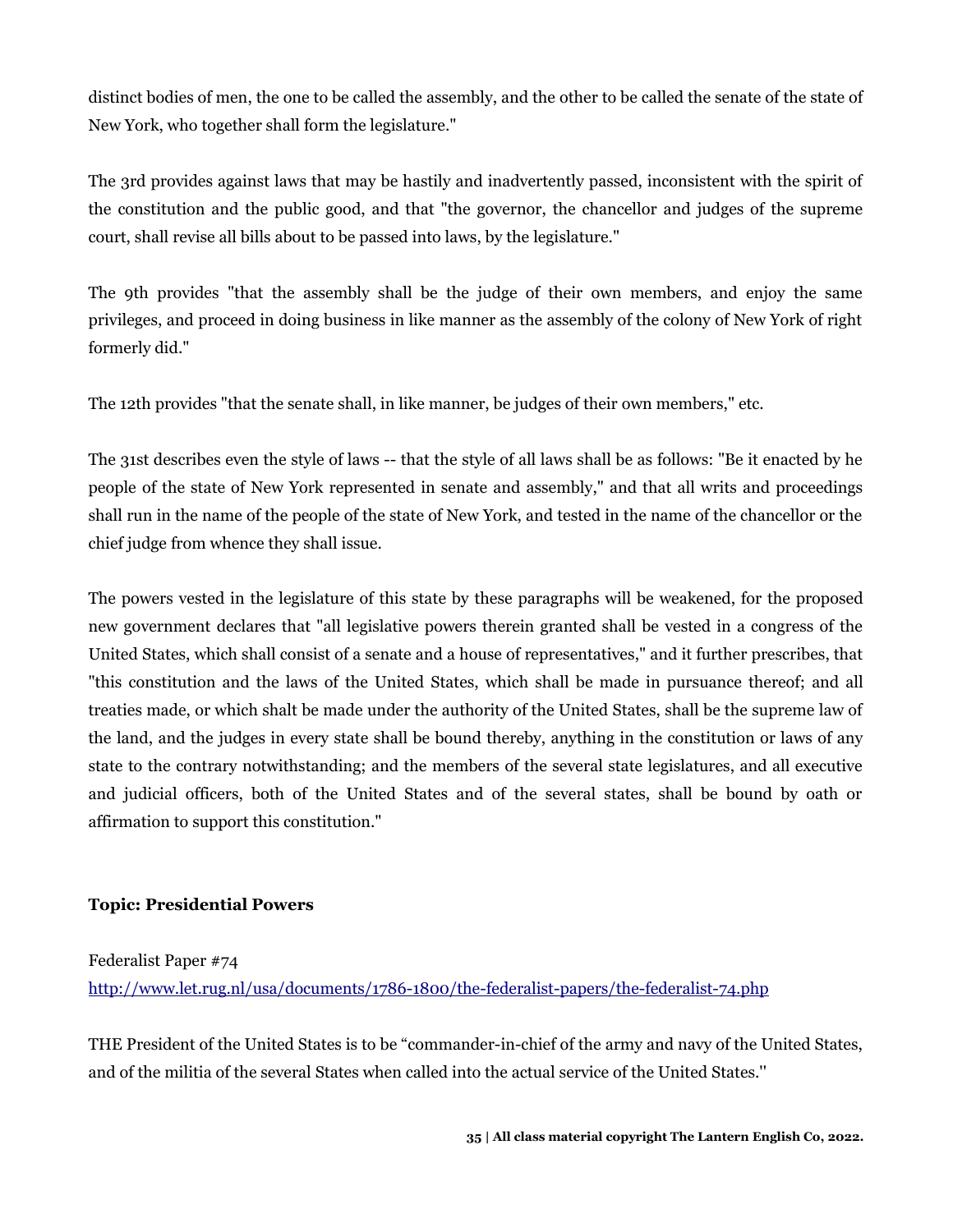The propriety of this provision is so evident in itself, and it is, at the same time, so consonant to the precedents of the State constitutions in general, that little need be said to explain or enforce it. Even those of them which have, in other respects, coupled the chief magistrate with a council, have for the most part concentrated the military authority in him alone.

He is also to be authorized to grant "reprieves and pardons for offenses against the United States, except in cases of impeachment.'' Humanity and good policy conspire to dictate, that the benign prerogative of pardoning should be as little as possible fettered or embarrassed.

The criminal code of every country partakes so much of necessary severity, that without an easy access to exceptions in favor of unfortunate guilt, justice would wear a countenance too sanguinary and cruel.

#### **Topic: Presidential Powers**

#### Anti-Federalist Paper #74

<http://resources.utulsa.edu/law/classes/rice/Constitutional/AntiFederalist/74.htm>

A conspiracy against the freedom of America, both deep and dangerous, has been formed by an infernal junto of demagogues. Our thirteen free commonwealths are to be consolidated into one despotic monarchy. Is not this position obvious? Its evidence is intuitive . . . . Who can deny but the president general will be a king to all intents and purposes, and one of the most dangerous kind too -- a king elected to command a standing army. Thus our laws are to be administered by this tyrant; for the whole, or at least the most important part of the executive department is put in his hands.

A quorum of 65 representatives, and of 26 senators, with a king at their head, are to possess powers that extend to the lives, the liberties, and property of every citizen of America. This novel system of government, were it possible to establish it, would be a compound of monarchy and aristocracy, the most accursed that ever the world witnessed. About 50 (these being a quorum) of the well born, and a military king, with a standing army devoted to his will, are to have an uncontrolled power...

The thoughts of a military officer possessing such powers, as the proposed constitution vests in the president general, are sufficient to excite in the mind of a freeman the most alarming apprehensions; and ought to rouse him to oppose it at all events. Every freeman of America ought to hold up this idea to himself: that he has no superior but God and the laws. But this tyrant will be so much his superior, that he can at any time he thinks proper, order him out in the militia to exercise, and to march when and where he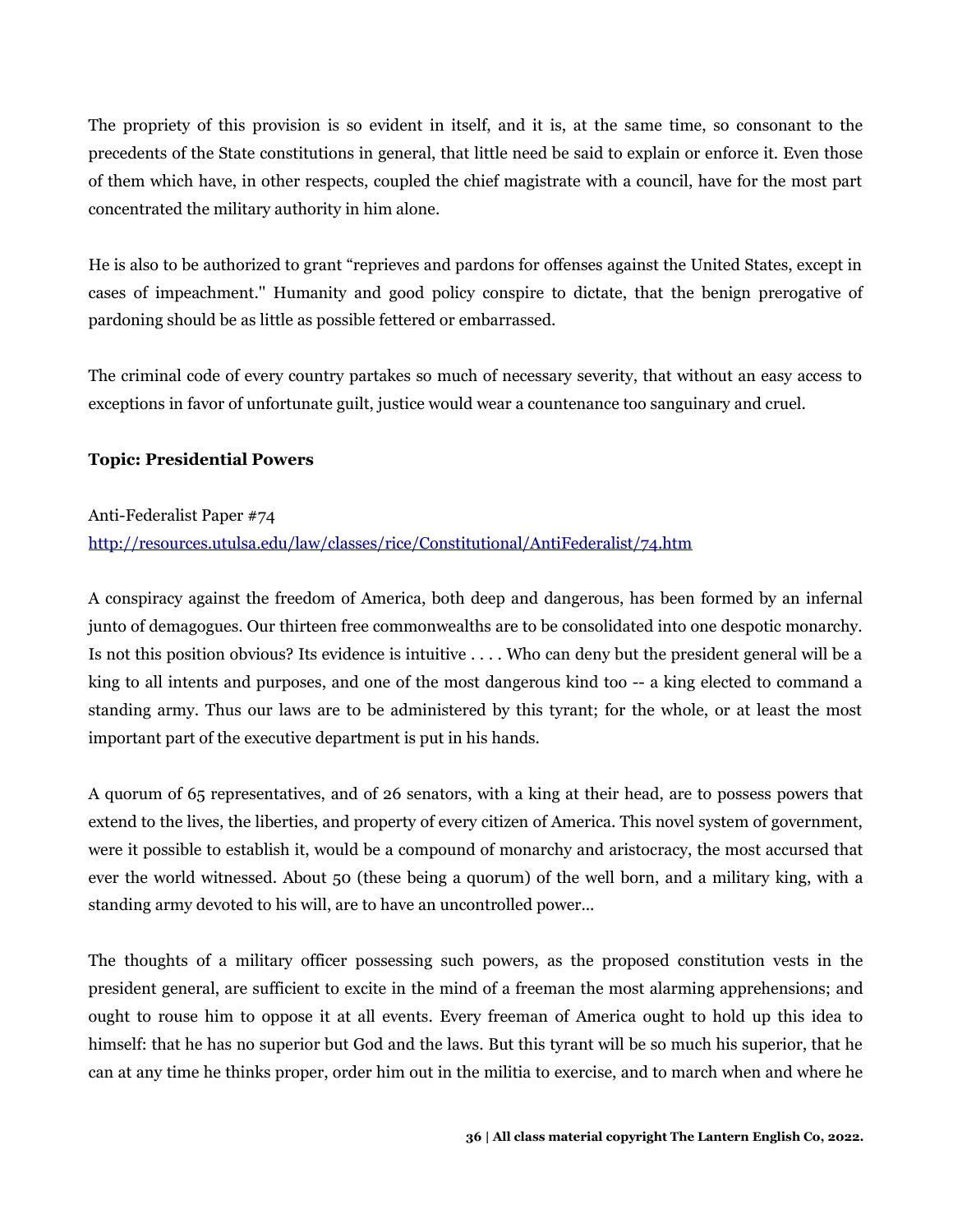pleases. His officers can wantonly inflict the most disgraceful punishment on a peaceable citizen, under pretense of disobedience, or the smallest neglect of militia duty...

The President-general, who is to be our king after this government is established, is vested with powers exceeding those of the most despotic monarch we know of in modern times. What a handsome return have these men [the authors of the Constitution made to the people of America for their confidence!

Through the misconduct of these bold conspirators we have lost the most glorious opportunity that any country ever had to establish a free system of government. America under one purely democratical, would be rendered the happiest and most powerful nation in the universe.

But under the proposed one composed of an elective king and a standing army, officered by his sycophants, the starvelings of the Cincinnati, and an aristocratical Congress of the well-born -- an iota of happiness, freedom, or national strength cannot exist. What a pitiful figure will these ungrateful men make in history; who, for the hopes of obtaining some lucrative employment, or of receiving a little more homage from the rest of their fellow creatures, framed a system of oppression that must involve in its consequences the misery of their own offspring.

**Assignment 1:** Choose one of the topics presented. Decide whether you agree with the Federalist viewpoint or with the Anti-Federalist viewpoint.

Read the essay with which you agree several times. Then write a free (not literal) paraphrase. Use the concepts and examples provided in your writing lesson to guide you in writing a strong paraphrase. Use the editing checklist below to make sure that you have paraphrased successfully.

Ensure that your essay is formatted properly, according to the instructions provided above. (There are no citations required for this assignment.)

#### **Choose One Topic & Viewpoint:**

- Strong or Weak Central Government Federalist or Anti-Federalist
- Standing Army Federalist or Anti-Federalist
- Federal Government vs. State Governments Federalist or Anti-Federalist
- Presidential Powers Federalist or Anti-Federalist